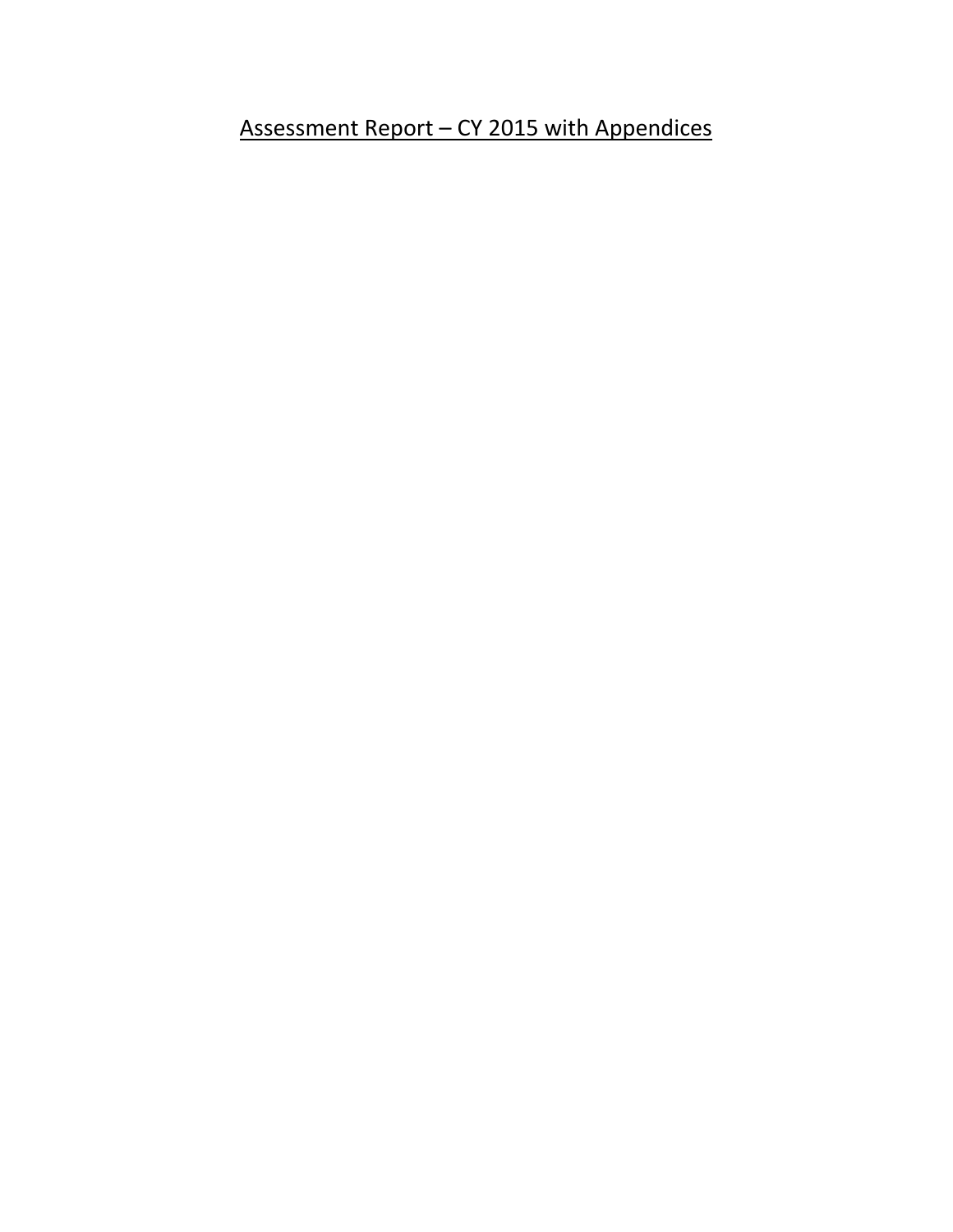# Table of Contents

| <b>Summary Report</b>           | 3  |
|---------------------------------|----|
| Appendix 1 – Aggregated Reports | 5  |
| Appendix 2 – Exemplary Reports  | 10 |
| Appendix $3$ – Insights         | 19 |
| Appendix 4 – Rubric             | 26 |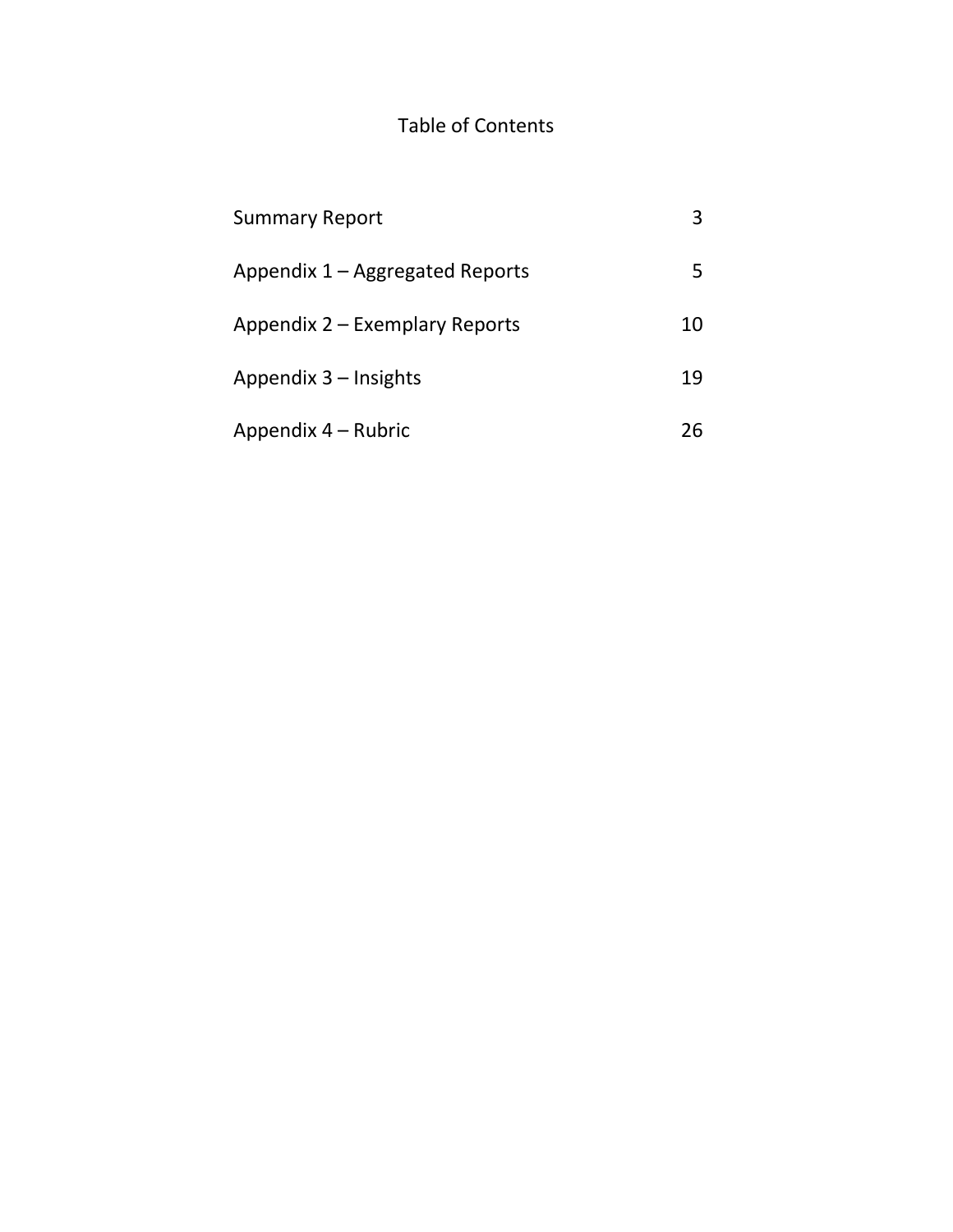#### General Education Assessment—Summary Report CY 2015

Building on what was learned over the course of the CY 2014 general education assessment, changes were made on both the assessment report form and, critically, in its review and evaluation upon submission. We recognized that readability and understanding of the **Results** section of the form would increase with both percentage and number of students in each of the categories—Exceeding, Meeting, Approaching, Not Meeting—rather than just having the percentage in each.

A more substantive change concerns the addition of a section enabling departments and programs to note whether or not any change had been made from what was detailed in the assessment plan update regarding the assessment tool and measure used. This gives departments and programs the space to note, for example, that assessment in spring 2015 led them to change tool and/or measure for the fall 2015 assessment in an effort to better get a handle on student learning.

As was true in CY 2014, the rubric (appendix 4) developed by the Assessment Advisory Committee (AAC) and refined in light of its first use was used by faculty working in pairs with submitted reports in the categories of American History, Computer and Information Literacy, Fine and Performing Arts, and Writing. However, with CY 2015 each pair was comprised of a member of the AAC and a member of the General Education Council (GAC). This change from CY 2014 was motivated by the desire to have committee and council work more closely together on the shared effort of general education assessment. Because the change was found to be beneficial, we will continue in CY 2016 doing what we did this year.

#### Kudos

We did much better this year concerning submitting reports. For the most part, completed reports were received by the deadline. What is more, nearly without exception the reports were on the correct form. This was a welcome change from CY 2014, one perhaps due to the assessment report workshop and better communication with department chairs and program directors.

As was true with the CY 2014 assessment, the aggregated report for each category (appendix 1) reveal that we tended to be strongest with our reporting in the **Results** section. Taken as a whole the CY 2015 assessment revealed that shared shortcomings were apparent in both the **Findings** section and the **Action** section, the former easily addressed and the latter understandable (see below). We were heartened to see more departments and programs offering advice and suggestions in the **Insights** section (appendix 3) than was true in CY 2014. That said, there remains room for improvement in this area.

As a group, the CY 2015 reports show us that most departments and programs take seriously both the assessment of student learning and sharing what that assessment reveals with others as part of the process of helping our students to grow as liberally educated thinkers and doers and our colleagues to develop as teachers. This is to be applauded and celebrated. Appendix 2 offers examples of strong reports.

In the **Results** section, we applaud those departments and programs opting to assess more than the minimum sample size in an effort to more fully apprehend student learning connected to the general education learning outcome(s). We would ask, though, that in the future you indicate in your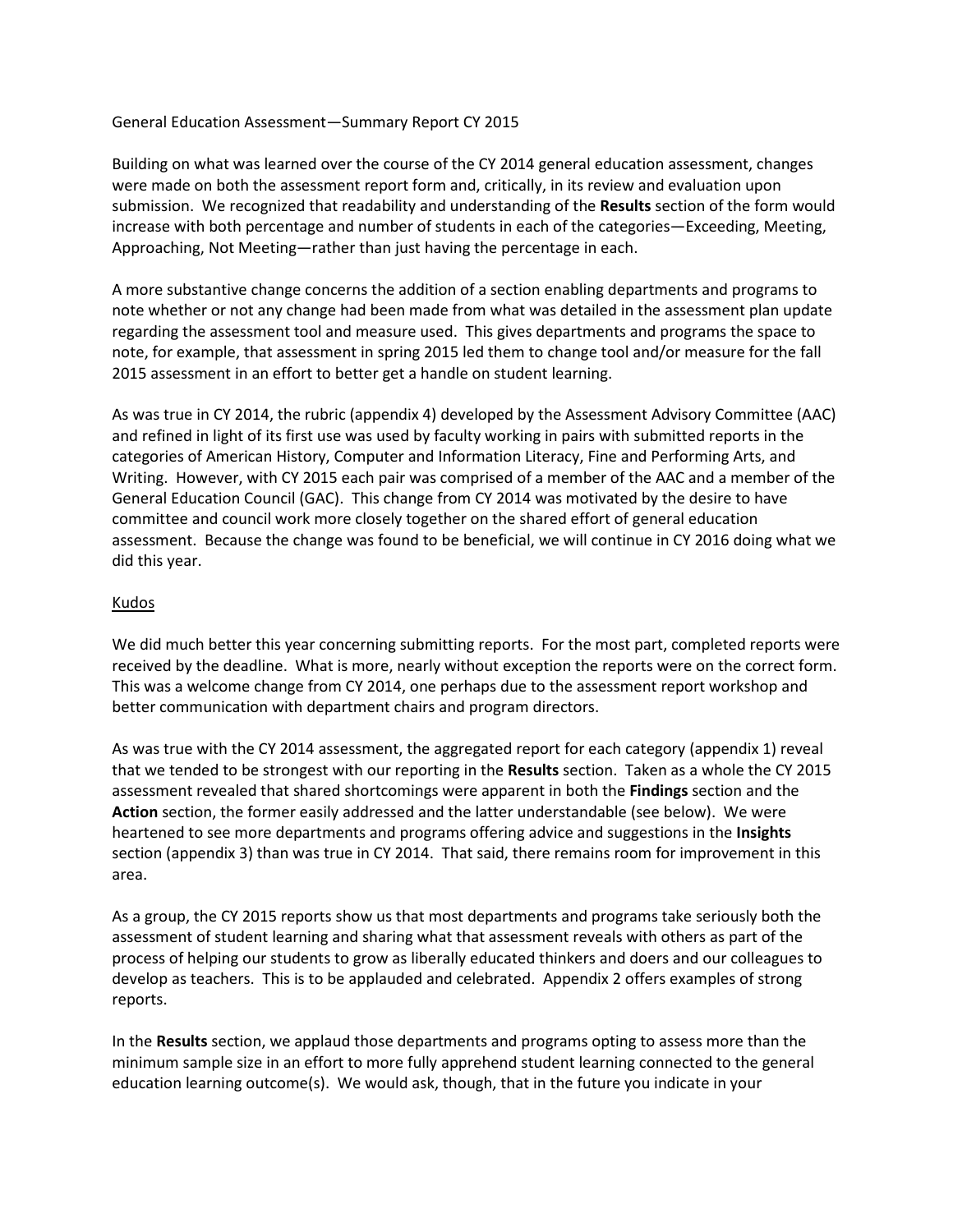assessment plan update the rationale governing your choice of sample size. As always, do be sure to check your arithmetic in order to ensure that your numbers and percentages correspond and add up.

#### Cautions

We noted a few matters of caution and concern in the **Findings** and **Action** section that bear pointing out:

--Be sure that your results and findings are explicitly linked to the general education learning outcome(s), rather than either having that link simply implied or having the results and findings linked to other course objectives.

--Be sure that the findings and the results are linked; that is, the narrative in the findings section should correspond to the numbers and percentages listed.

--Be sure to speak to both strengths and weaknesses in the findings section, provided the assessment revealed both strengths and weaknesses in student work; this was the chief shortcoming in the section. We noted several cases where the strengths were highlighted and remarked upon while the weaknesses went unvoiced and unreflected upon, for example.

--Be sure to address both strengths and weaknesses in the action section, provided the assessment revealed both strengths and weaknesses in student work.

--While we recognize that the timing of the report's due date might make it difficult for some departments or programs to identify concrete steps to be taken in an effort to improve student learning, having not yet met to discuss the report and develop a course of action, we would ask that in such instances you at least articulate what it is you and your colleagues will be talking about and deciding upon as you move forward and when you plan to have those discussions and formulate the aforementioned concrete steps.

#### Closing

We conclude with observations concerning how the Assessment Advisory Committee and the General Education Council can do better. First, and obviously, the growing pains that come with changing the cycle from academic year to calendar year resulted in the fact, painful to report and doubtless distressing to learn, that the submitted assessment plan updates for CY 2015 went unreviewed; this meant that no feedback was provided to departments and programs as they worked on the CY 2015 general education assessment. For this we apologize. To sound a note more pleasing, and one hopes to assuage distress, assessment plan updates for CY 2016 were reviewed in fall 2015 and feedback was provided to departments and programs prior to the beginning of the calendar year.

The second area of improvement concerns the assessment reporting process. Our review revealed the wisdom of having a separate assessment report for each course delivered by a department/program in a particular category. This will enable faculty to better discern what is working and how that might be used in other courses addressing the same general education learning outcome(s); it will also enable them to more finely hone in on areas needing improvement. Feedback from departments/programs also noted that it would be nice to have a place on the form to indicate how many sections of a particular course were part of the assessment.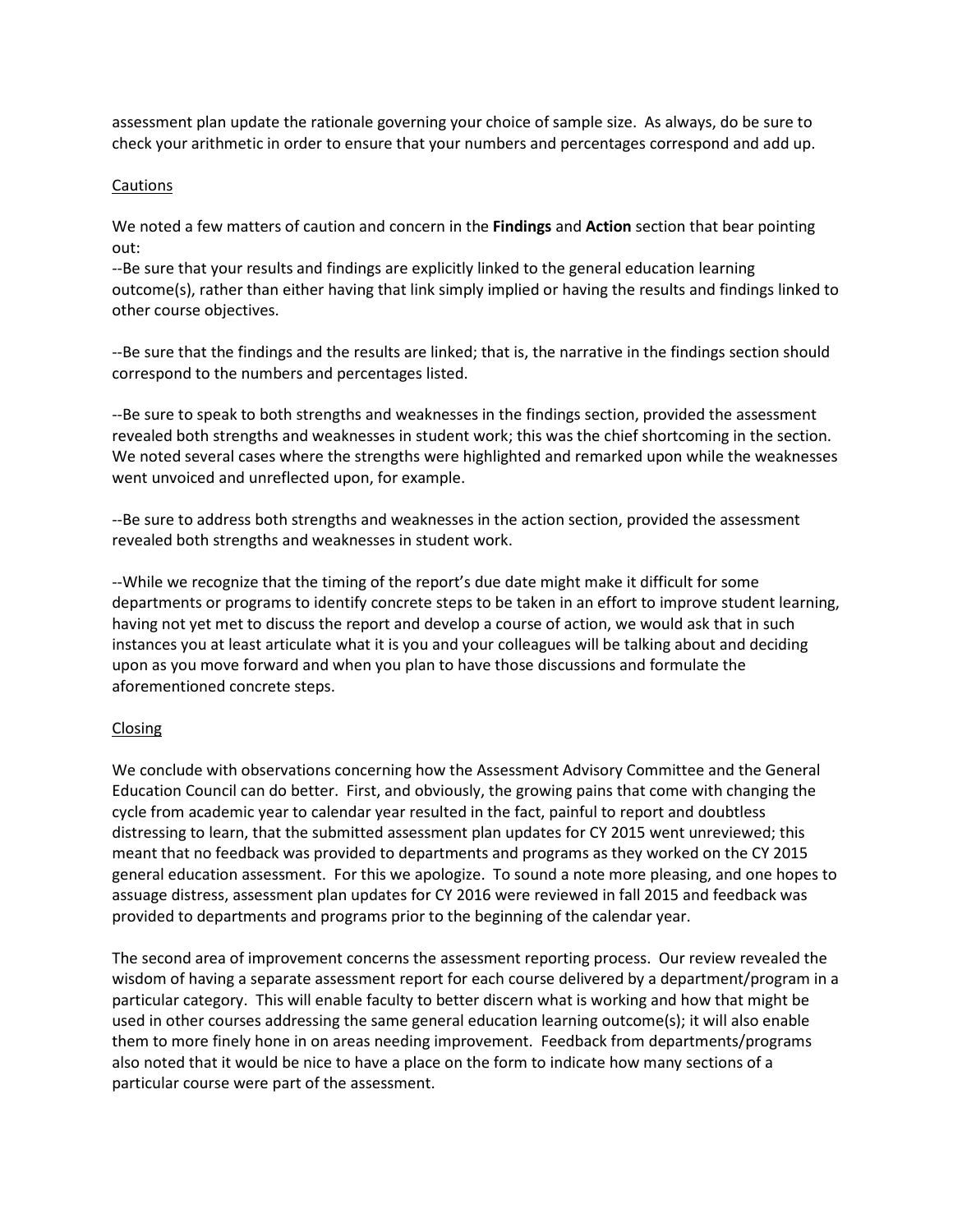Appendix 1

Aggregated Reports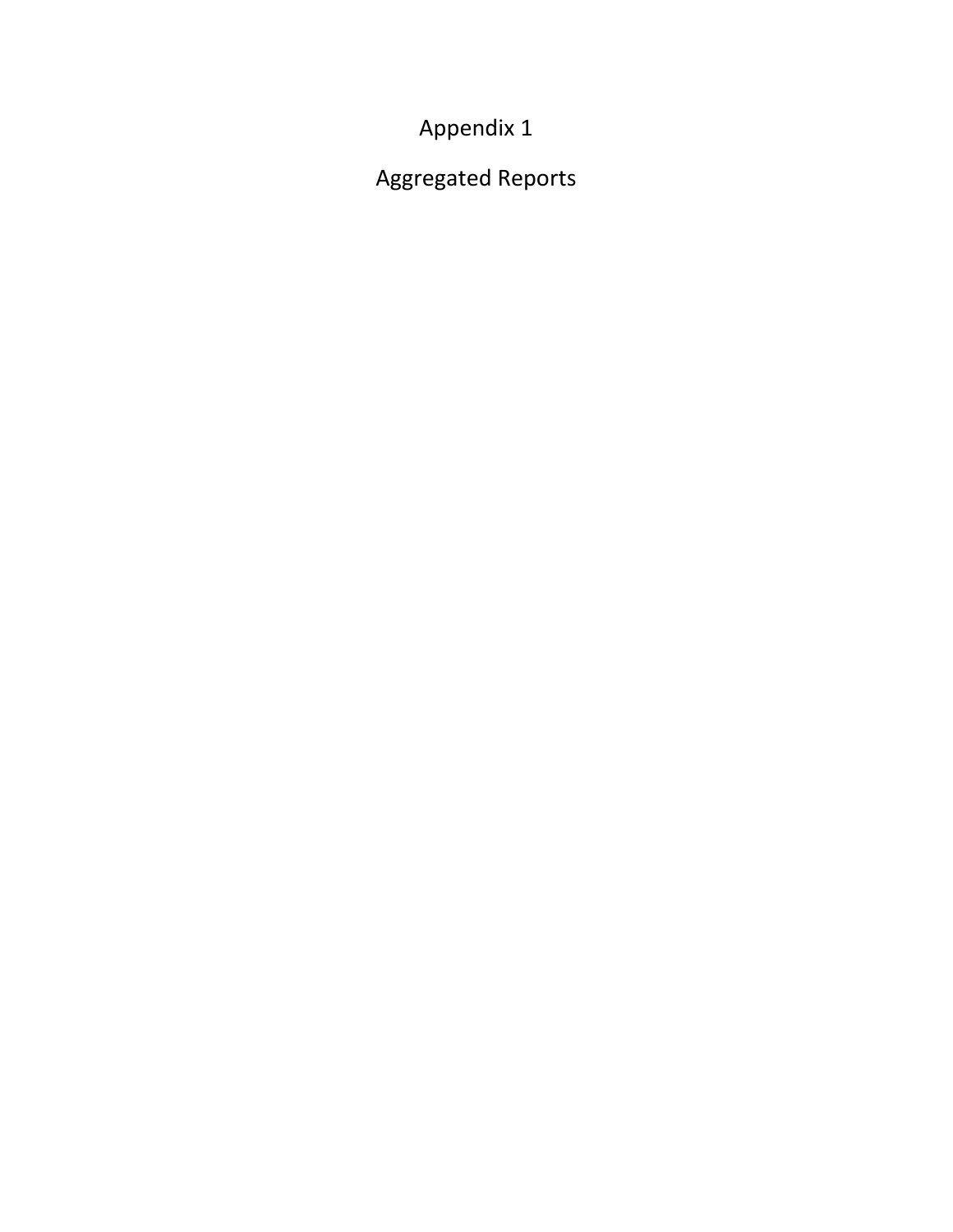| CY 2015                    |      |     |     |     |                                                  |       |      |
|----------------------------|------|-----|-----|-----|--------------------------------------------------|-------|------|
| <b>American History</b>    | Data |     |     |     | $(3)$ Findings $(4)$ Action $(3)$ Insights $(1)$ | Total | (11) |
|                            |      |     |     |     |                                                  |       |      |
| Curriculum and Instruction |      |     |     | 2.5 |                                                  |       | 7.5  |
| English                    |      | 2.5 | 3.5 |     |                                                  |       |      |
| History                    |      |     | 3.5 |     |                                                  |       | 7.5  |
| Journalism                 |      |     |     |     |                                                  |       | 10   |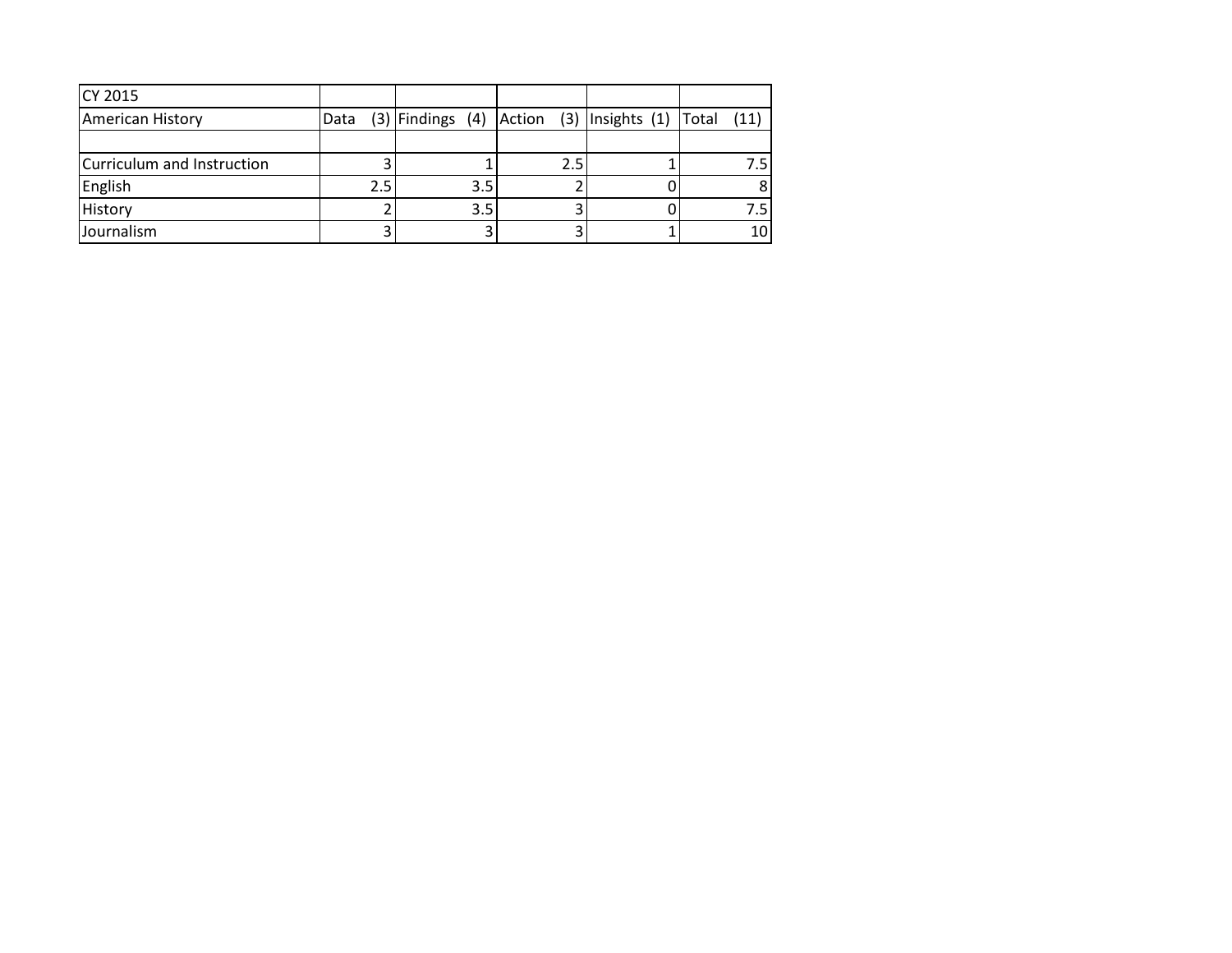| CY 2015                         |                         |                |                |                |               |
|---------------------------------|-------------------------|----------------|----------------|----------------|---------------|
| Computer & Information Literacy | Results (3)             | Findings (4)   | Action (3)     | Insights (1)   | Total<br>(11) |
|                                 |                         |                |                |                |               |
| Anthropology                    | 3                       | 2.5            | 2.5            | 1              | 9             |
| Art                             | 3                       | 3.5            | 2.5            | $\overline{1}$ | 10            |
| Biology                         | 3                       | 3              | 3              | 1              | 10            |
| <b>Broadcasting</b>             | $\overline{2}$          | 3              | 2.5            | $\overline{1}$ | 8.5           |
| Chemistry                       | 3                       | 3              | 3              | 0              | 9             |
| Cognitive Science               | 3                       | 3              | 3              | 1              | 10            |
| <b>Communications 303</b>       | 3                       | 3              | $\overline{2}$ | $\overline{1}$ | 9             |
| Communications 317              | 3                       | 3              | 2.5            | 0              | 8.5           |
| <b>CSC 101</b>                  | $\overline{2}$          | $\overline{1}$ | 1              | 1              | 5             |
| <b>CSC 102</b>                  | $\overline{2}$          | $\mathbf 1$    | 1              | 1              | 5             |
| <b>CSC 103</b>                  | 2                       | $\mathbf 1$    | $\mathbf 1$    | 0              | 4             |
| ISC 105 & 110                   | 2                       | $\overline{1}$ | 1              | 1              | 5             |
| <b>CSC 380</b>                  | $\overline{\mathbf{c}}$ | $\overline{2}$ | $\overline{2}$ | 0              | 6             |
| <b>HSC 448</b>                  | 3                       | 3              | 2.5            | $\mathbf{1}$   | 9.5           |
| <b>HSC 470</b>                  | 3                       | 3              | 2              | 0              | 8             |
| <b>HSC 488</b>                  | 3                       | 3.5            | $\overline{2}$ | 0              | 8.5           |
| <b>HSC 498</b>                  | 3                       | 3              | $\overline{2}$ | 0              | 8             |
| Journalism                      | 3                       | 3              | $\mathbf 1$    | 0              | 7             |
| Linguistics                     | 2.5                     | 4              | 3              | 1              | 10.5          |
| <b>Mathematics</b>              | 3                       | 3              | 3              | 1              | 10            |
| Physics 195                     | $\overline{2}$          | $\overline{2}$ | $\overline{2}$ | 0              | 7             |
| Physics 313L                    | 3                       | 3              | 2              | 0              | 8             |
| Physics 496                     | $\overline{2}$          | 3              | 3              | $\mathbf{1}$   | 9             |
| <b>Public Justice</b>           | 3                       | 3.5            | 3              | $\mathbf{1}$   | 11.5          |
| Technology                      | 3                       | 4              | 3              | 1              | 11            |
| AGS - Meteorology               | 3                       | 2              | $\overline{2}$ | $\mathbf 1$    | 8             |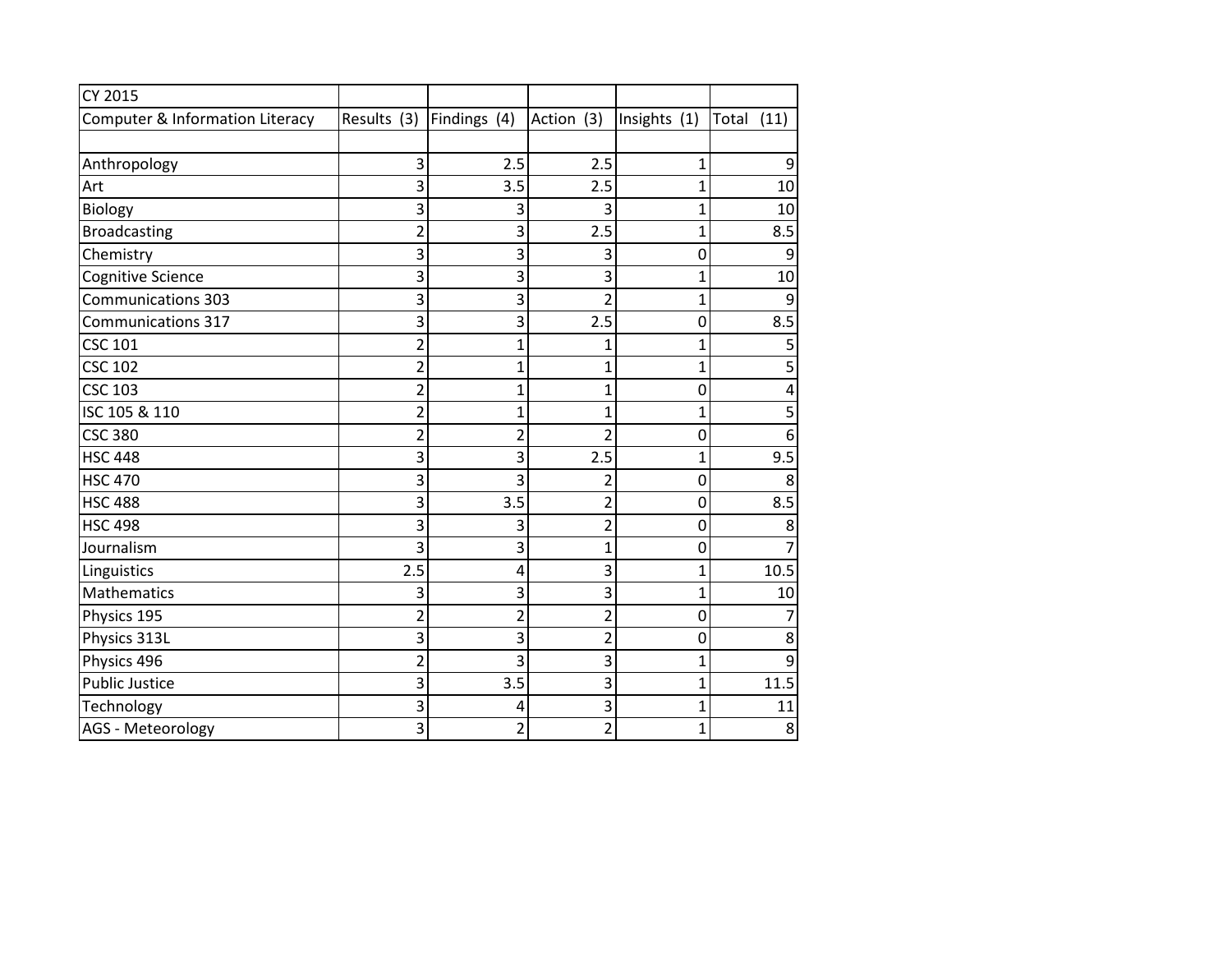| CY 2015                  |             |              |                |              |              |
|--------------------------|-------------|--------------|----------------|--------------|--------------|
| Fine and Performing Arts | Results (3) | Findings (4) | Action (3)     | Insights (1) | Total $(11)$ |
|                          |             |              |                |              |              |
| <b>ART 100</b>           | 2           | 2            | 3              | 1            | 8            |
| <b>ART 102</b>           |             |              | 3              | 1            | 8            |
| <b>ART 103</b>           | 2           | 3            | 3              | 1            | 9            |
| <b>ART 105</b>           | 2           | 3.5          | 3              | 1            | 9.5          |
| <b>ART 110</b>           | 2           | ς            | 3              | 1            | q            |
| <b>ART 210</b>           | 2           | 3.5          | 3              | 1            | 9.5          |
| <b>CRW 205</b>           | 3           | 1            | 3              | 1            | 8            |
| <b>CRW 206</b>           | 3           | 2            | 3              | 1            | 9            |
| <b>CRW 207</b>           | 3           | 1            | 1              | 0            |              |
| <b>CRW 208</b>           | 3           | 2            | 3              | 1            | 9            |
| <b>MUS 101</b>           | 3           | 4            | 3              | 0            | 10           |
| <b>MUS 112</b>           | 2           | 3            | 3              | 0            | 8            |
| <b>MUS 117</b>           | 2           | 2            | 3              | 0            |              |
| MUS 290-490              | 3           | 4            | $\overline{2}$ | 0            | 9            |
| MUS 291-291              | 3           | 3            | $\overline{2}$ | 0            | 8            |
| MUS 292-492              | 3           | 3            | 3              | 0            | 9            |
| MUS 297-497              | 3           | 3            | 3              | 0            | 9            |
| <b>THT 222</b>           | 3           | 2            | 3              | 1            | 9            |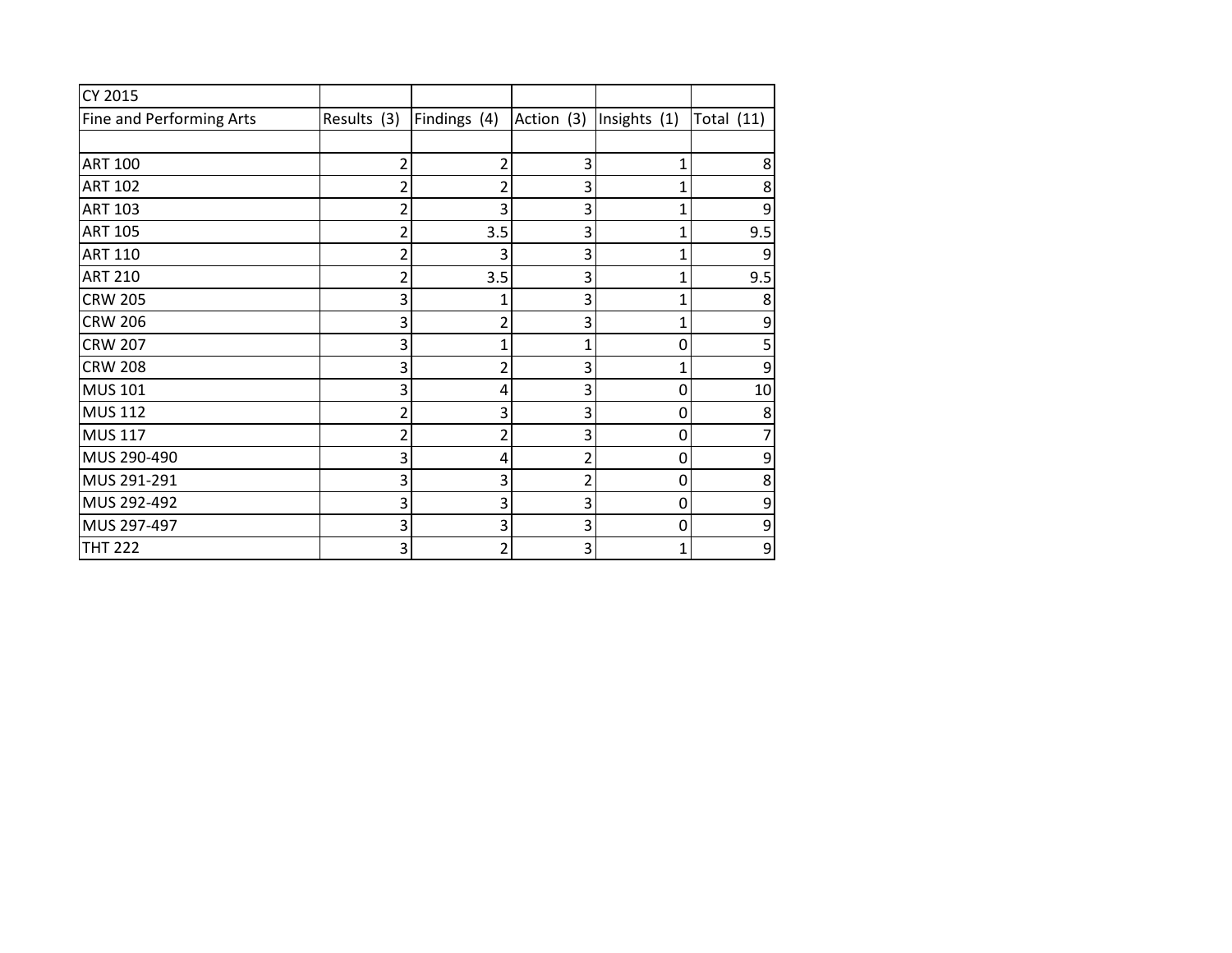| <b>ICY 2015</b> |             |                                                             |  |     |  |     |
|-----------------|-------------|-------------------------------------------------------------|--|-----|--|-----|
| <b>Writing</b>  | Results (3) | Findings (4) $ $ Action (3) $ $ Insights (1) $ $ Total (11) |  |     |  |     |
| <b>IENG 102</b> |             |                                                             |  | 2.5 |  | 8.5 |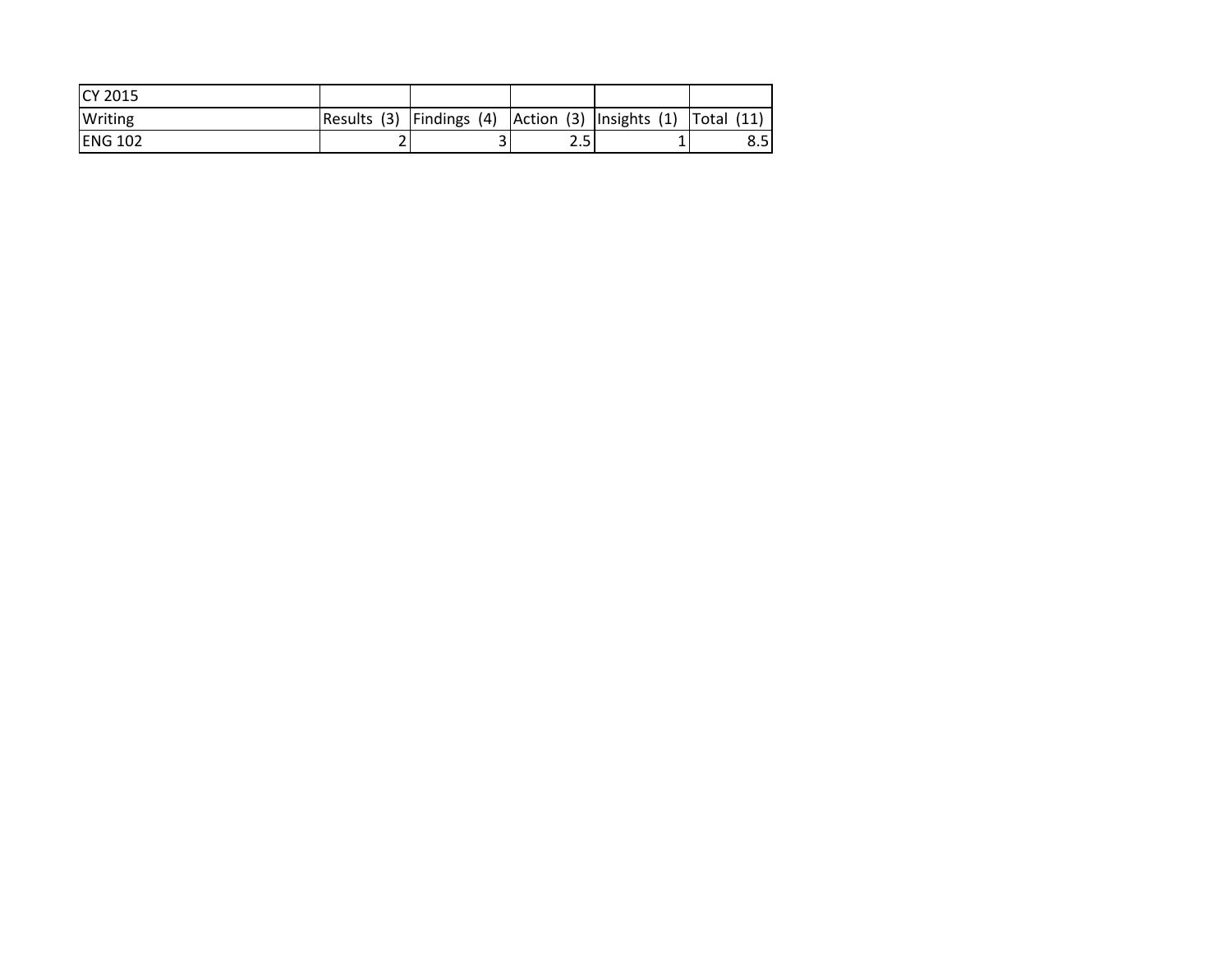Appendix 2

Exemplary Reports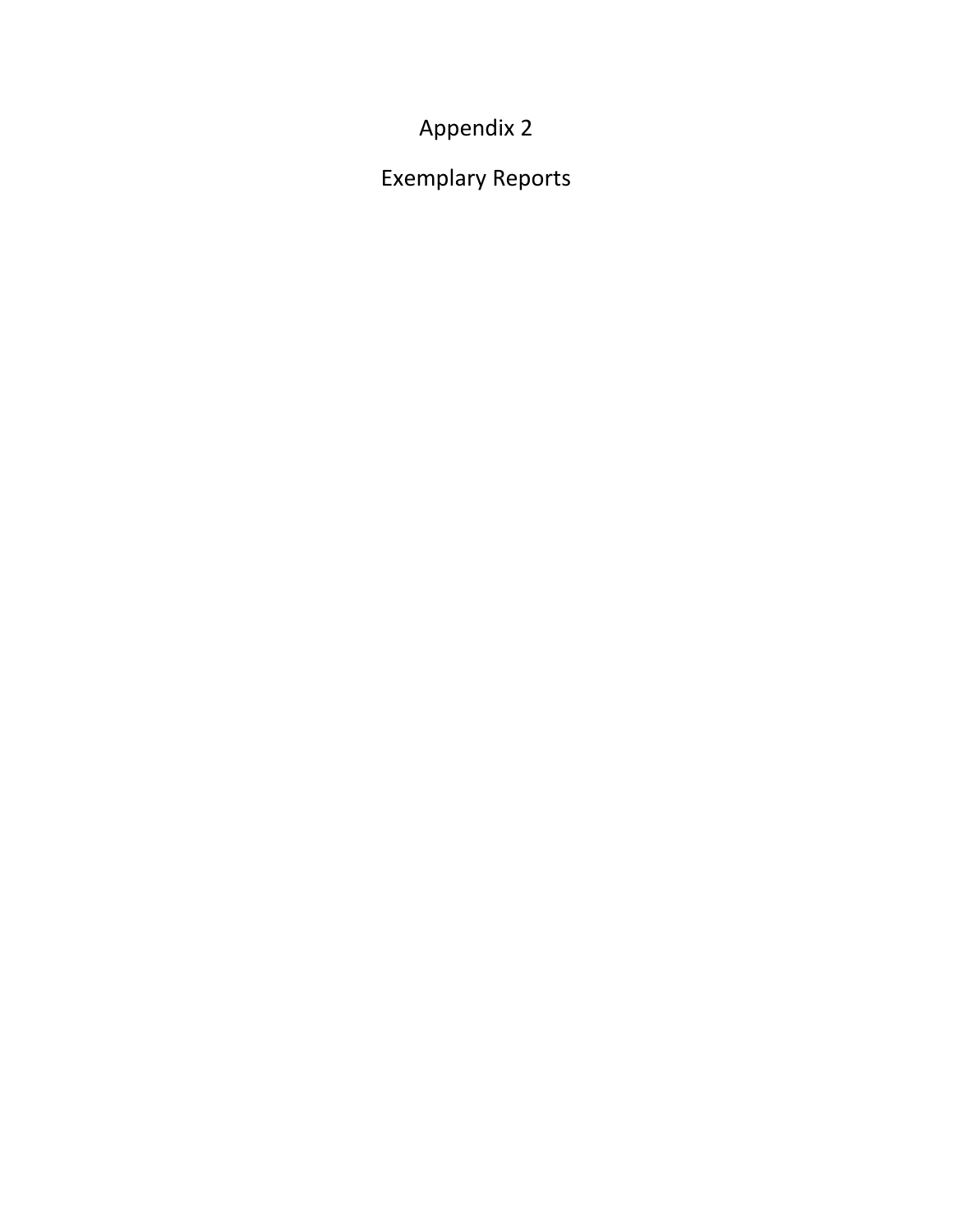## General Education Assessment Report – Fine and Performing Arts

Course: Art 210-Drawing I Course: Art 210-Drawing I Calendar Year: 2015

| Knowledge and                            | Learning Outcome                                                                                                                          | Information                | Results'             |     |                               |         |                      |        |                          |      |                          |      |
|------------------------------------------|-------------------------------------------------------------------------------------------------------------------------------------------|----------------------------|----------------------|-----|-------------------------------|---------|----------------------|--------|--------------------------|------|--------------------------|------|
| <b>Skills</b><br>Areas /<br>Competencies |                                                                                                                                           | Date of<br>Assessment      | Students<br>Assessed |     | Exceeding<br><b>Standards</b> |         | Meeting<br>Standards |        | Approaching<br>Standards |      | Not Meeting<br>Standards |      |
|                                          |                                                                                                                                           | Semester/Year <sup>2</sup> |                      |     |                               |         |                      | %      |                          |      |                          |      |
| Fine and                                 |                                                                                                                                           | Spring 2015                | <b>85</b>            | 100 | <b>41</b>                     | 48.2336 |                      | 42.352 |                          | 2.35 |                          | 7.05 |
| Performing<br>Arts                       | I Understanding of at least one principal form of artistic expression and $ _{\text{Fall 2015}}$<br>the creative process inherent therein |                            |                      |     |                               |         |                      |        |                          |      |                          |      |

<sup>1</sup> Each student should be counted only once and the four percentages should total 100%. If assessments have taken place across different courses/course sections, data should be aggregated for the purpose of this report.<br><sup></sup>

Assessment tool and measure used. Did you use the type of tool (exam questions, assignments, essays, etc.) and measure (quantitative or qualitative) identified in your assessment plan update? If not, please indicate both what you used instead and the rationale for doing so. If more space is needed, you may attach an extra sheet.

Yes, we used the project assignment and project evaluation criteria stated in our assessment plan.

Major findings of this assessment:

Strengths:

In review of our findings, we are very pleased that 91% (77) of students are meeting or exceeding standards for the course. We attribute this to a clear and effective competency assignment that successfully addresses the defined learning outcomes.

Weaknesses:

9% (8) of students are approaching or not meeting standards for the course.

While we are pleased with overall results, we note two conditions: The majority of students surveyed are art majors, implying perhaps more experience/s with art making prior to entering our program than a typical non-major course. Secondly, our Evaluation Rubric was initially created for our assessment of Art 102 and Art 103, historically composed of all non-majors; we adopted this rubric for FPA studio courses Art 105 and Art 210 as well. The Evaluation Rubric was Exceeding Expectations/84-100 (B or higher); Meeting Expectations/74-83 (C to B-); Approaching Expectations/64-73 (D to C-); and Not Meeting Expectations/63 or Lower (D- or E). We speculate if these ranges have influenced instructor decisions on evaluation, as faculty are more familiar with the following Evaluation Rubric for studio courses of Exceeding Expectations [A] Excellent; Meeting Expectations [B] Above Average; Approaching Expectations [C] Average; and Not Meeting Expectations [D] Below Average and [E] Poor. For example, we believe some evaluations that landed in Not Meeting Expectations/84-100 (D- or E) in our survey would actually align in the Approaching Expectations in a course that would traditionally include more non-majors (like some of our other FPA courses).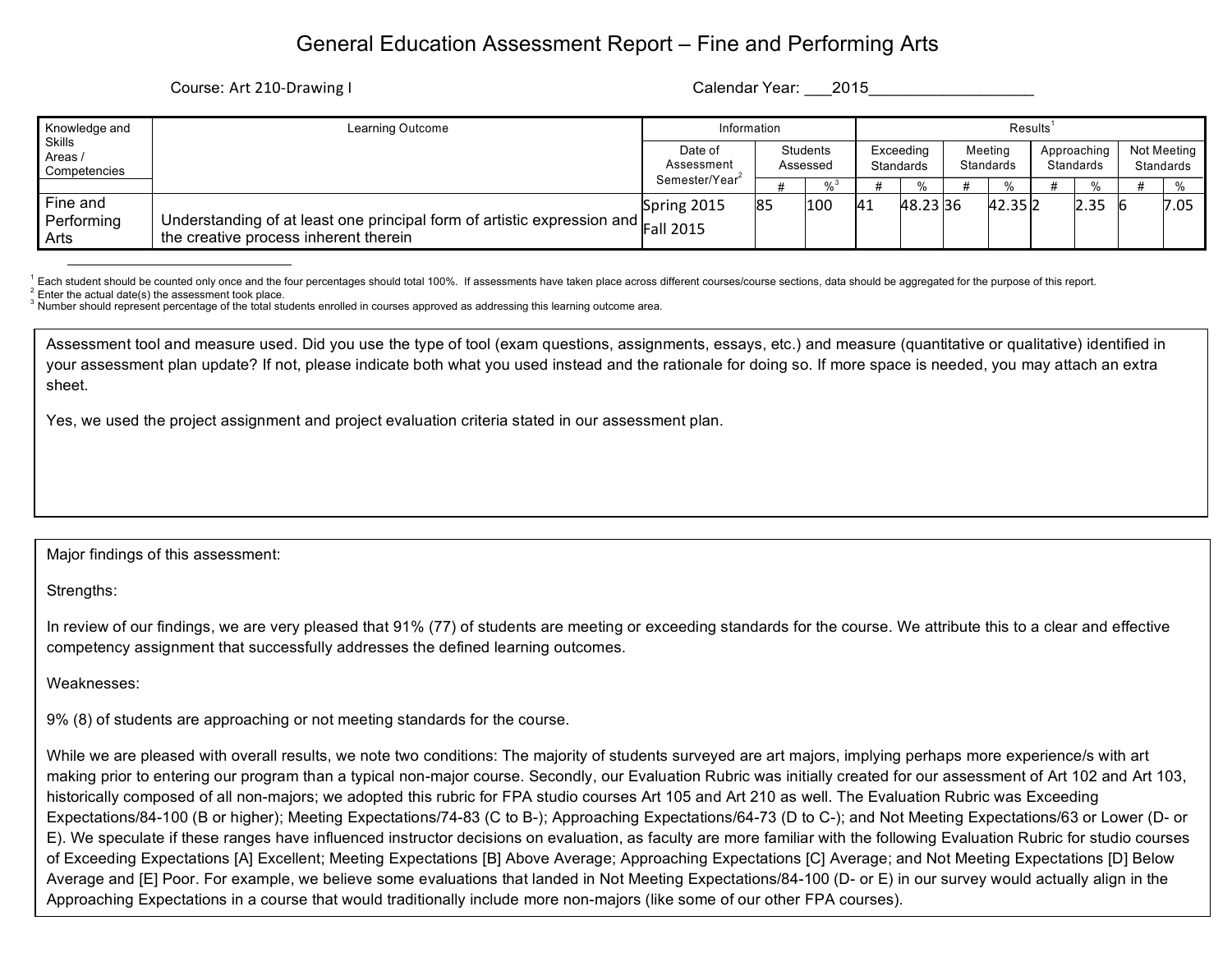### General Education Assessment Report – Fine and Performing Arts

Action to be taken in addressing these assessment findings:

We see clear evidence that this course is effective. However, to address weaknesses as noted above, we will revise our Evaluation Rubric to more clearly state what constitutes Exceeding Expectations [A] Excellent; Meeting Expectations [B] Above Average; Approaching Expectations [C] Average; and Not Meeting Expectations [D] Below Average and [E] Poor. We will also meet with faculty to ensure that the rubric is applied consistently between sections and courses, regardless of whether or not students are majors or not.

We will continue to review results with instructors and solicit their feedback on assignments and data collection for improvement.

What has been learned that could be helpful to others as they conduct assessment of General Education:

We have prepared and utilized a new Excel document to assist in data collection so that instructors can more easily provide the data to the assessment committee in a timely fashion. We have found this method to be more effective in retaining accuracy of the original data and for calculation and retention purposes. We have also proactively included the instructor's class roster in the Excel file in an effort to collect student data for general program assessment and to ensure necessary data is included in the class roster. We will continue to refine the process as we move forward.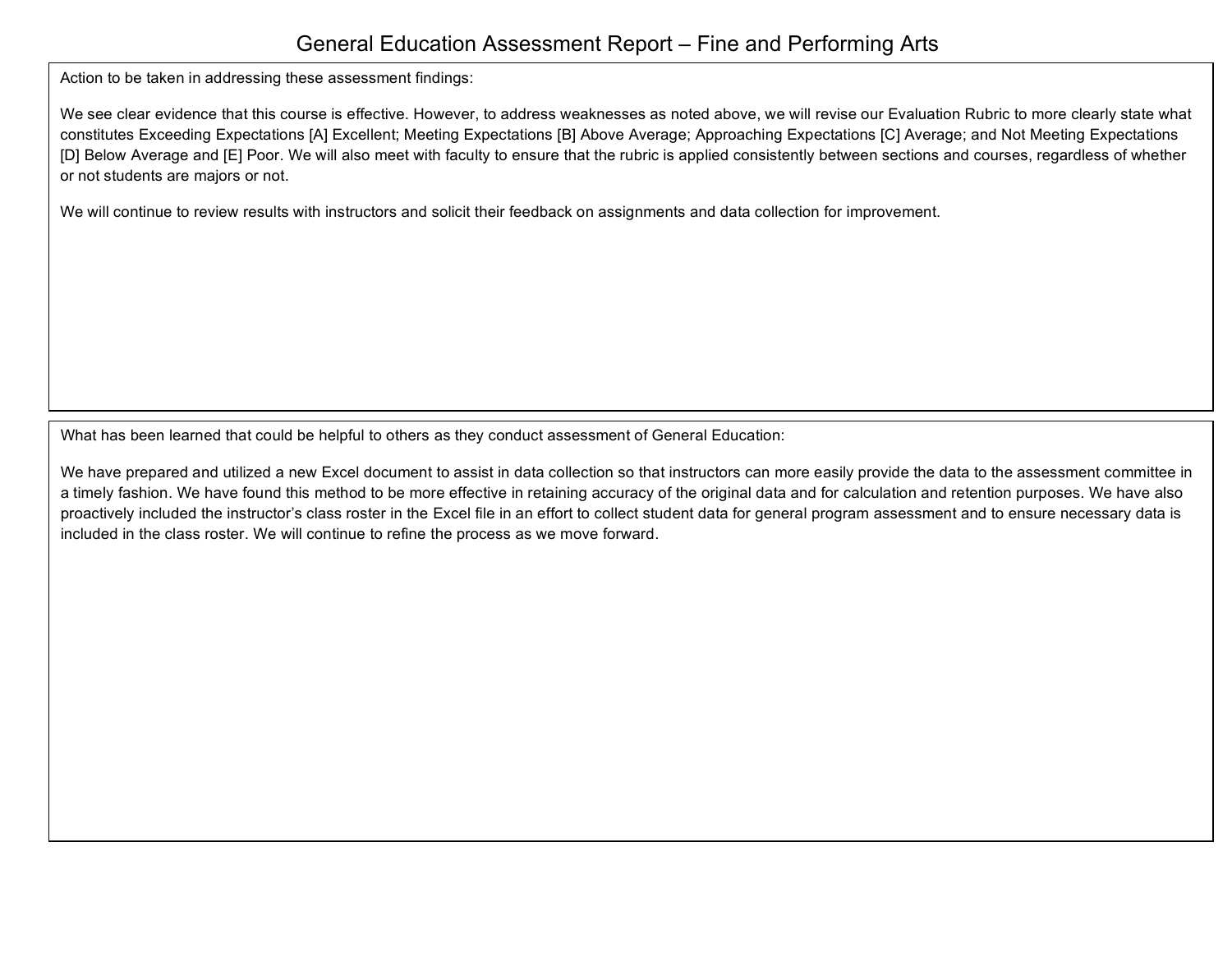## General Education Assessment Report – American History

#### Course:HIS 202, HIS 203, HIS 248, HIS 249 Calendar Year: 2015

| Knowledge and                            | <b>Learning Outcome</b>                                                                                                                                                                                | Information                | Results <sup>1</sup>        |               |                        |     |                      |           |                          |      |    |                          |
|------------------------------------------|--------------------------------------------------------------------------------------------------------------------------------------------------------------------------------------------------------|----------------------------|-----------------------------|---------------|------------------------|-----|----------------------|-----------|--------------------------|------|----|--------------------------|
| <b>Skills</b><br>Areas /<br>Competencies |                                                                                                                                                                                                        |                            | <b>Students</b><br>Assessed |               | Exceeding<br>Standards |     | Meeting<br>Standards |           | Approaching<br>Standards |      |    | Not Meeting<br>Standards |
|                                          |                                                                                                                                                                                                        | Semester/Year <sup>2</sup> |                             | $\frac{9}{3}$ |                        | %   |                      | $\%$      |                          | %    |    | %                        |
| American<br><b>History</b>               | Knowledge of a basic narrative of American history, specifically<br>the ability to demonstrate how certain political, economic, social,<br>and cultural issues, subjects, and/or themes developed over | Fall 2015*                 | 106                         | 40            | 18                     | 8.5 | 55                   | $25.9$ 95 |                          | 44.8 | 44 | 20.8                     |
|                                          | An ability to demonstrate how issues, subjects, and/or themes in<br>American history may relate to each other and indicate problems or<br>questions for appropriate for scholarly analysis.            | Fall 2015*                 | 106                         | 40            | 12                     | 5.7 | 57                   | $26.9$ 91 |                          | 42.9 | 52 | 24.5                     |
|                                          | Understanding of America's evolving relationship with rest of world                                                                                                                                    | Fall 2015*                 | 106                         | 40            | 20                     | 9.4 | 59                   | 27.8 97   |                          | 45.8 | 36 | 17                       |

<sup>1</sup> Each student should be counted only once and the four percentages should total 100%. If assessments have taken place across different courses/course sections, data should be aggregated for the purpose of this report.<br><sup></sup>

\*Miscommunication between the outgoing and incoming department chairs resulted in no data being collected in the Spring 2015 semester. In order to address this oversight the sample size was doubled in the Fall 2015 semeste *each of the 106 artifacts gathered were assessed by two different members of the department.* 

Assessment tool and measure used. Did you use the type of tool (exam questions, assignments, essays, etc.) and measure (quantitative or qualitative) identified in your assessment plan update? If not, please indicate both what you used instead and the rationale for doing so. If more space is needed, you may attach an extra sheet.

**\***The department utilized the tool and measure found in its revised American History assessment plan.

Major findings of this assessment:

- 1. Most students assessed either failed or only approached the expectations we had set for these learning outcomes.
- 2. Students had slightly more difficulty demonstrating an understanding of causal links and influences in American history than indicating knowledge of basic content (*i.e.* "facts").
- 3. Students in smaller sections (19-35 students) were more likely to meet or exceed expectations in both categories. While the sample size was large, the actual number of students assessed was not so it is difficult to determine if there is a correlation but it warrants further analysis in future assessments.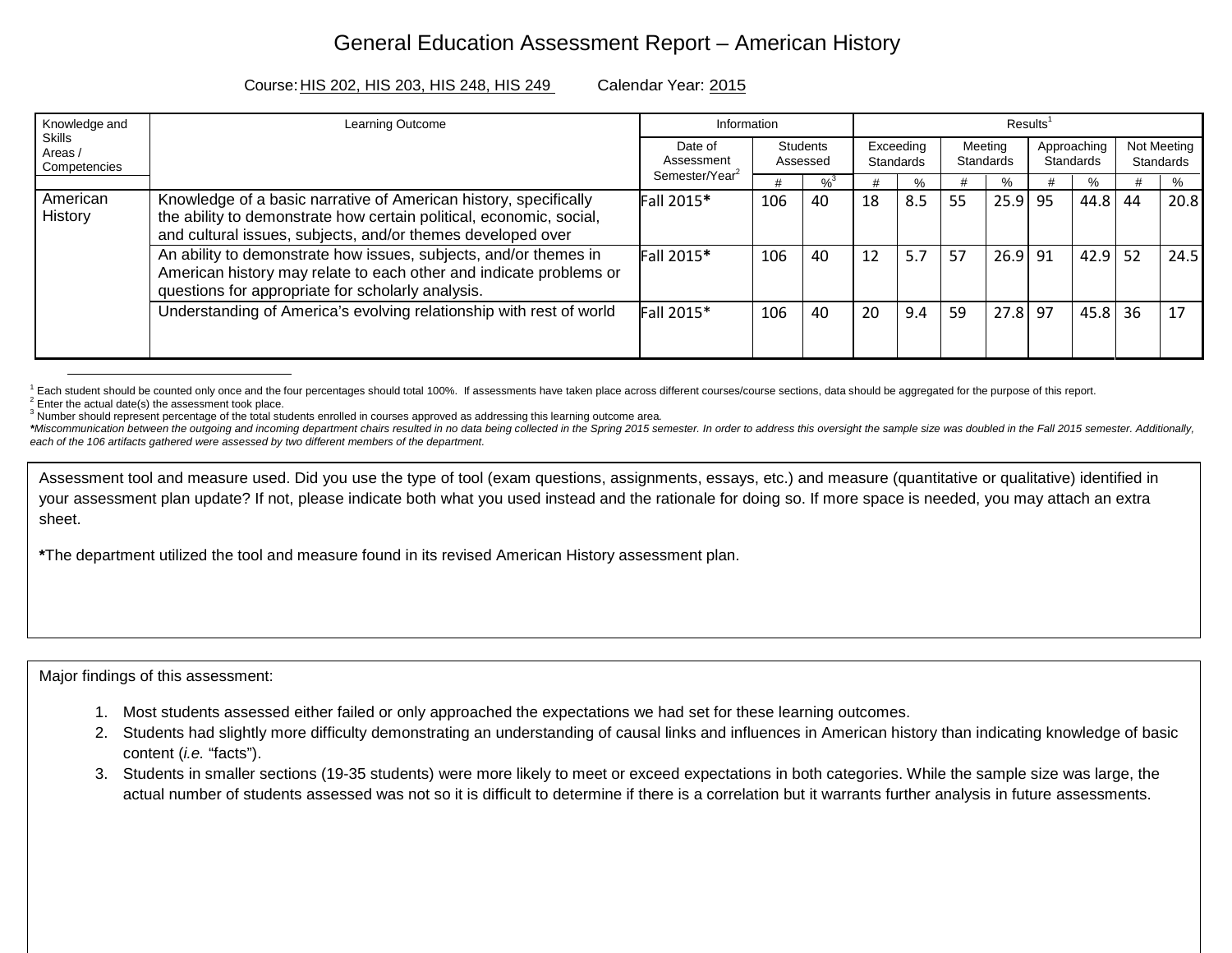### General Education Assessment Report – American History

Action to be taken in addressing these assessment findings:

- 1. Continue to develop assessment protocols within the department so miscommunication is reduced and preparation enhanced. For example, we need to find ways to improve how instructors embed the assessment within their course. Strides have been made in this area but there is much room for growth.
- 2. Incorporate more content (readings, papers, exams) in class that highlights as well as rewards students for understanding broad trends (or change over time) in American History. The same holds true for aspects of America's relationship with the rest of the world.
- 3. Study the possible link between poor student performance and larger class sizes. For example, do the lectures and generic surveys texts that students get in large classes (50-100 students) have the tendency to inhibit learning in these areas? Should this be true, which will not be known without further assessment, can different pedagogical strategies mitigate the situation?

What has been learned that could be helpful to others as they conduct assessment of General Education:

Nothing at this time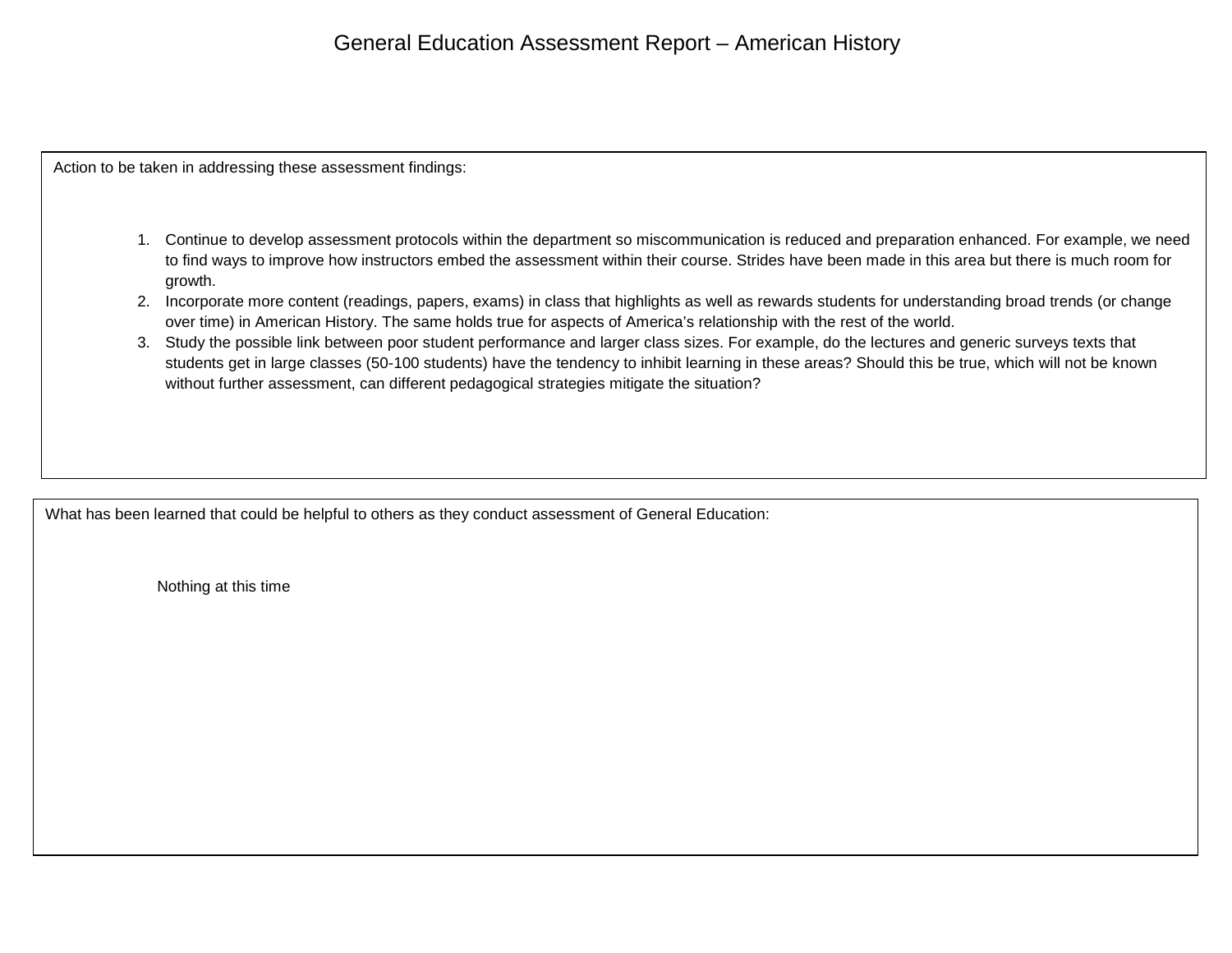#### Course: LIN 400: Investigating a Language Course: Calendar Year: 2015

| Knowledge and                           | Learning Outcome                                                      | Information                | Results <sup>1</sup> |                             |   |     |  |                        |          |                      |  |                          |  |                          |
|-----------------------------------------|-----------------------------------------------------------------------|----------------------------|----------------------|-----------------------------|---|-----|--|------------------------|----------|----------------------|--|--------------------------|--|--------------------------|
| Skills<br>Areas /<br>Competencies       |                                                                       | Date of<br>Assessment      |                      | <b>Students</b><br>Assessed |   |     |  | Exceeding<br>Standards |          | Meeting<br>Standards |  | Approaching<br>Standards |  | Not Meeting<br>Standards |
|                                         |                                                                       | Semester/Year <sup>2</sup> |                      | $\frac{9}{3}$               |   | %   |  |                        |          | %                    |  | %                        |  |                          |
| Computer and<br>Information<br>Literacy | Perform the basic operations of personal computer use                 | Spring/2015                | q                    | 100%                        |   | 78% |  | 22%                    | $\Omega$ | 0%                   |  | 0%                       |  |                          |
|                                         | Understand and use basic research techniques                          | Spring/2015                | q                    | 100%                        | 6 | 67% |  | 22%                    |          | 11%                  |  | 0%                       |  |                          |
|                                         | Locate, evaluate and synthesize information from a variety of sources | Spring/2015                | q                    | 100%                        | 4 | 44% |  | 33%                    |          | 11%                  |  | 1%                       |  |                          |

<sup>1</sup> Each student should be counted only once and the four percentages should total 100%. If assessments have taken place across different courses/course sections, data should be aggregated for the purpose of this report.<br><sup></sup>

Assessment tool and measure used. Did you use the type of tool (exam questions, assignments, essays, etc.) and measure (quantitative or qualitative) identified in your assessment plan update? If not, please indicate both what you used instead and the rationale for doing so. If more space is needed, you may attach an extra sheet.

We used the culminating research paper for LIN 400 to evaluate computer and information literacy. This evaluation is based on a rubric, which breaks down the three learning outcomes each into four separate criteria. For instance, with regard to Learning Outcome 1 (Perform the basic operations of personal computer use), we evaluate the paper using these four criteria: a) Paper appropriately and consistently uses special character symbols, italics, underlining and other font-related devices to identify and highlight language data; b) Paper appropriately and consistently uses the table function or other such devices to sort, organize and present linguistic data; etc. For each criterion, students' papers are assessed on a scale of 5 to 1, with 5 equal to "strongly agree" and 1 equal to "strongly disagree". This qualitative measure is the measure indicated in our assessment plan. The criteria we created reflect the expectations and requirements for students in the Linguistics Program.

Major findings of this assessment:

- a. Results indicate that students are strong with respect to Learning Outcomes 1 and 2, that is, perform the basic functions of personal computer use and understand and use basic research techniques. 78% and 67% of students exceed the expectations, 22% meet the expectations. No student fails to meet the expectations. This result is not surprising, considering that most students who take this class are seniors or second semester juniors and have had extensive use of computers to handle various academic tasks.
- b. Results suggest that students struggle a bit more with regard to Learning Outcome 3, locate, evaluate and synthesize information from a variety of sources. Only 44% and 33% of students exceed or meet the expectations. 11% of students either approach the expectations or outright fail to meet the expectations. This finding is understandable as it is the hardest of the three learning outcomes. In evaluating this outcome, we assess students' work to determine whether they make effective use of external sources, triangulate data from multiple sources, support findings from multiple sources, and intentionally evaluate and question the data and sources. The two weaker papers are weak with respect to all four of the criteria we used to assess this outcome.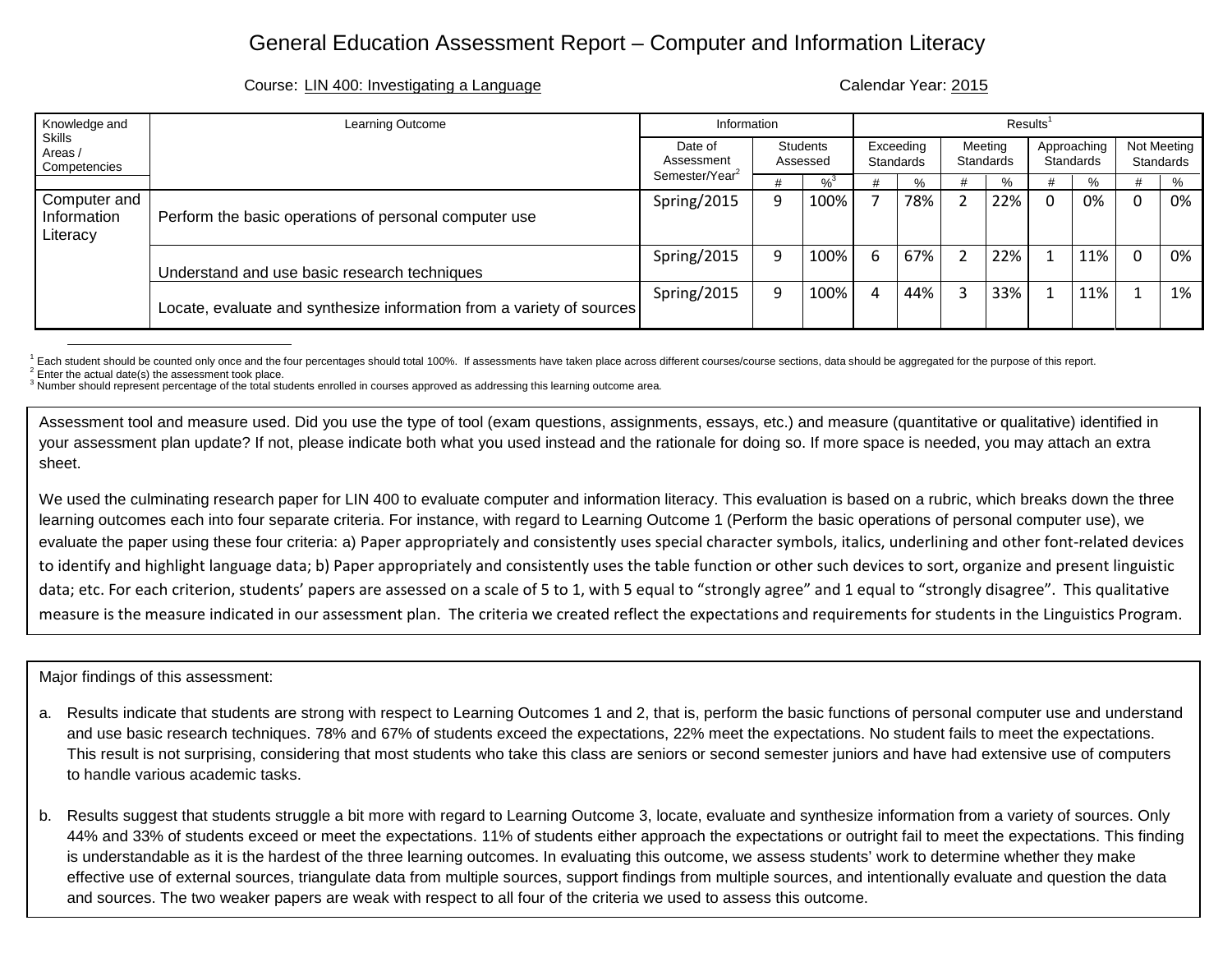Action to be taken in addressing these assessment findings:

- a. These results suggest that more focus need to be placed on Learning Outcome 3, that is, develop students' ability to locate, evaluate and synthesize information from a variety of sources. With respect to this outcome, the challenge lies more in evaluating and synthesizing the data and information from different sources, according to our analysis. Even though this finding is understandable as synthesizing and evaluating reflects higher-level critical thinking abilities in Bloom's taxonomy, something can be done about it. Clearly, developing these skills cannot just take place in LIN 400. It needs to start in LIN 100, followed up in LIN 200, 201 and 300. We plan to share the findings with the professors in charge of these courses, start to develop students' understanding of the need to evaluate and synthesize information from more than one source and start requiring students to back up their claims and findings from more than one source in various assignments they do in these courses.
- b. This is the first time we used the rubric we created to assess computer and information literacy. This experience reveals that some of criteria we developed are not sufficiently distinct from one another. As a result, they are harder to use and do not always provide us with a fine-grained analysis of students' computer and information literacy. We plan to revisit the rubric to see if some of the criteria can be revised and made more precise and more distinct from one another.

What has been learned that could be helpful to others as they conduct assessment of General Education:

In assessing computer and information literacy, the Linguistics Program is more interested in whether linguistics students can apply their computer and information technology in collecting, analyzing, synthesizing, evaluating and reporting linguistic data and findings, not just whether they know or have these skills. For this reason, we chose the capstone paper that LIN 400 students are required to complete to assess their application of computer and information literacy. The challenges in assessing qualitative data such as a term or culminating paper are, of course, how to assess students' application of skills as relevant to the expectations and requirements of the Linguistics Program, and how to assess them objectively. The criterion-based rubric we created is intended to achieve these assessment objectives. Our experience with using this rubric suggests that this can be done, that it can help us identify areas of strengths and weaknesses, and that the findings, as revealed by the analysis, can be useful for making programmatic and course-internal changes. We believe that this finding can be helpful to those programs that rely on qualitative data to assess GE requirements.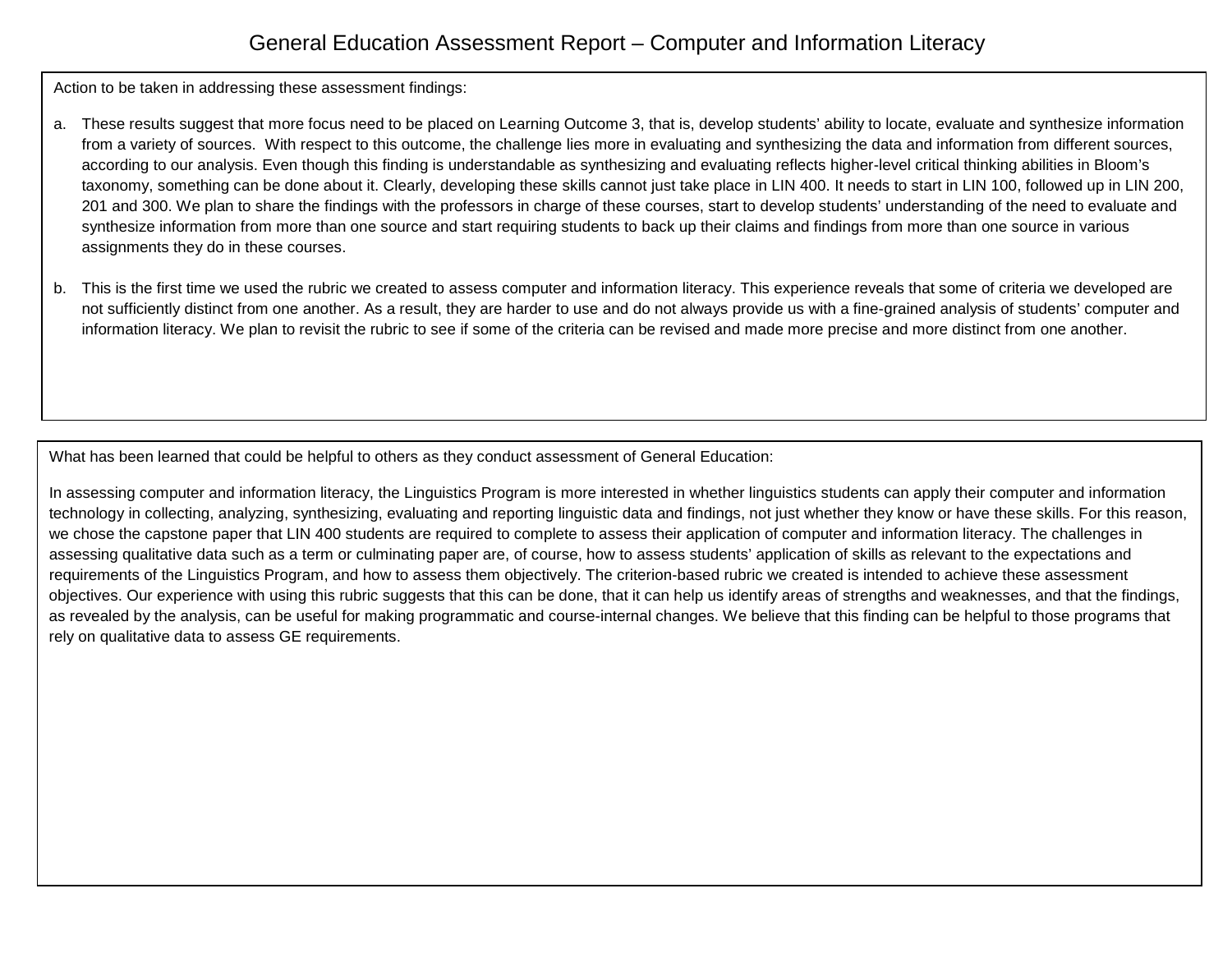#### Course: Math 454 Calendar Year: 2015-16

| Knowledge and                           | Learning Outcome                                                                  | Information                                          | Results <sup>1</sup> |                        |  |      |                      |                          |  |      |                          |     |
|-----------------------------------------|-----------------------------------------------------------------------------------|------------------------------------------------------|----------------------|------------------------|--|------|----------------------|--------------------------|--|------|--------------------------|-----|
| Skills<br>Areas /<br>Competencies       |                                                                                   | Date of<br><b>Students</b><br>Assessment<br>Assessed |                      | Exceeding<br>Standards |  |      | Meeting<br>Standards | Approaching<br>Standards |  |      | Not Meeting<br>Standards |     |
|                                         |                                                                                   | Semester/Year <sup>2</sup>                           |                      | $\frac{9}{3}$          |  | %    |                      | %                        |  | %    |                          | %   |
| Computer and<br>Information<br>Literacy | Perform the basic operations of personal computer use                             | $10/2 - 10/30$<br><b>Fall 2015</b>                   | 17                   | 89.5                   |  | 29.4 | 11                   | 64.7                     |  | 5.9  |                          | 0.0 |
|                                         | Understand and use basic research techniques                                      | $10/2 - 10/30$<br><b>Fall 2015</b>                   | 17                   | 89.5                   |  | 17.6 |                      | 64.7                     |  | 17.6 |                          | 0.0 |
|                                         | Locate, evaluate and synthesize information from a variety of sources $Fall 2015$ | $10/2 - 10/30$                                       | 17                   | 89.5                   |  | 23.5 | 10                   | 58.9                     |  | 11.8 |                          | 5.9 |

<sup>1</sup> Each student should be counted only once and the four percentages should total 100%. If assessments have taken place across different courses/course sections, data should be aggregated for the purpose of this report.<br><sup></sup>

Assessment tool and measure used. Did you use the type of tool (exam questions, assignments, essays, etc.) and measure (quantitative or qualitative) identified in your assessment plan update? If not, please indicate both what you used instead and the rationale for doing so. If more space is needed, you may attach an extra sheet.

I did use the type of tool (assignment) and measure (quantitative) identified in my assessment plan update.

Major findings of this assessment:

The assignment was run over a four-week period (each week dedicated to one of parts  $A - D$ ). At the conclusion of each week, students reported on (lack of) progress. At this time, guidance was provided to those having trouble meeting interim objectives. Most students needed assistance; for many it was at most one small nudge / hint per learning outcome. Once put on track, they were able to complete other similar tasks. These students were judged as having met the standard.

With two exceptions, students were unable to isolate a lead digit in R. It was recommended they try in Excel (the LEFT call is especially well suited). Still, a good number of students had trouble with this.

Students generally wrote well and organized their reports well. But most violated APA style guidelines repeatedly. Many also failed to cite all sources, and improperly cited online sources. Two students submitted perfection in this regard: They simply applied the APA style macro to a Latex document. (Most students wrote in Word.)

The descriptive statistics work – fundamental to presentation of research – was (as anticipated) handled quite well.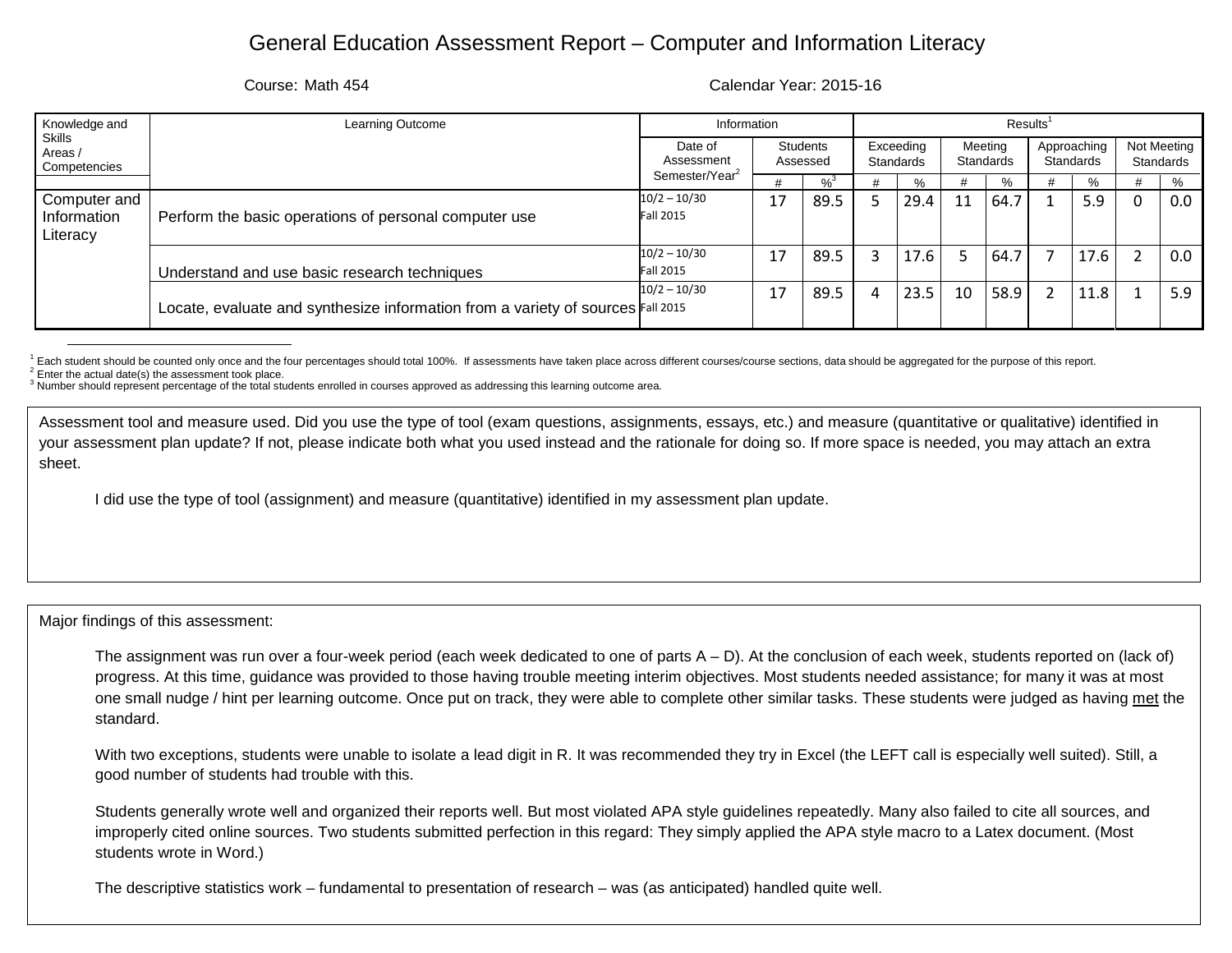Action to be taken in addressing these assessment findings:

Many Math majors see little of this sort of task. Students need more background in two areas: Data access / formatting, and proper implementation of appropriate formatting and citation of their work. Both of these will be addressed with the creation of a simpler, shorter, and less involved assignment asking students to rehearse these tasks, before moving on to the larger project that forms the assessment vehicle.

In Math 354, more emphasis needs to be placed on the link between mathematical models (in this case, probability distributions) and real data.

What has been learned that could be helpful to others as they conduct assessment of General Education:

This was our first assessment of Computer and Information Literacy. Perhaps the task we use is a bit too lengthy – certainly some streamlining could be in order. On the other hand – it really hits on the meeting between the math, data, and reporting.

Armed with the appropriate tools, students can easily do a bang up job in facets of Computer and Information Literacy. R (part of the course of instruction in Math 354) enables students to construct very nice statistical plots with minimal effort. Similarly, use of the Latex package (only spottily covered in math courses) engendered flawless formatting of written work.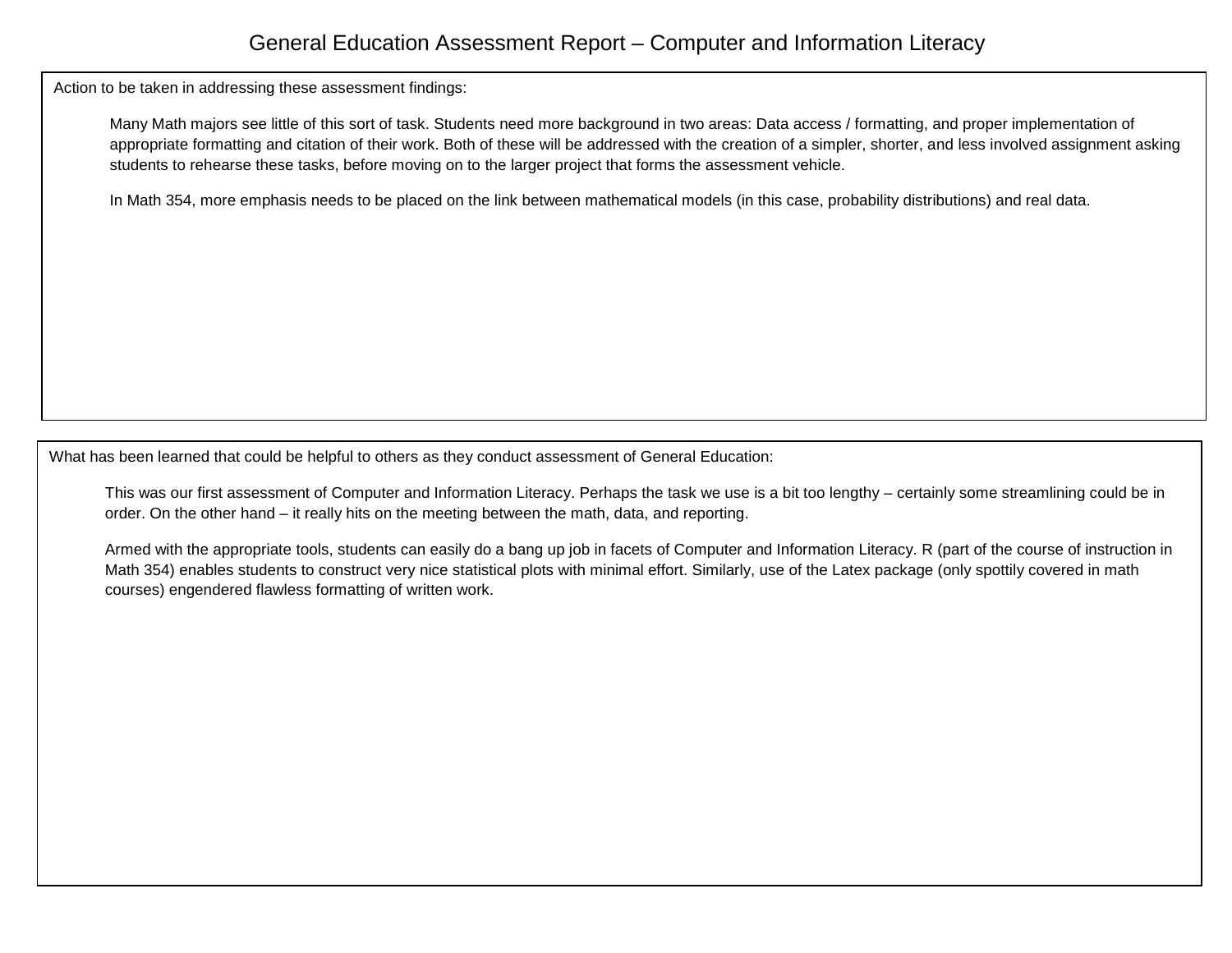Appendix 3

Insights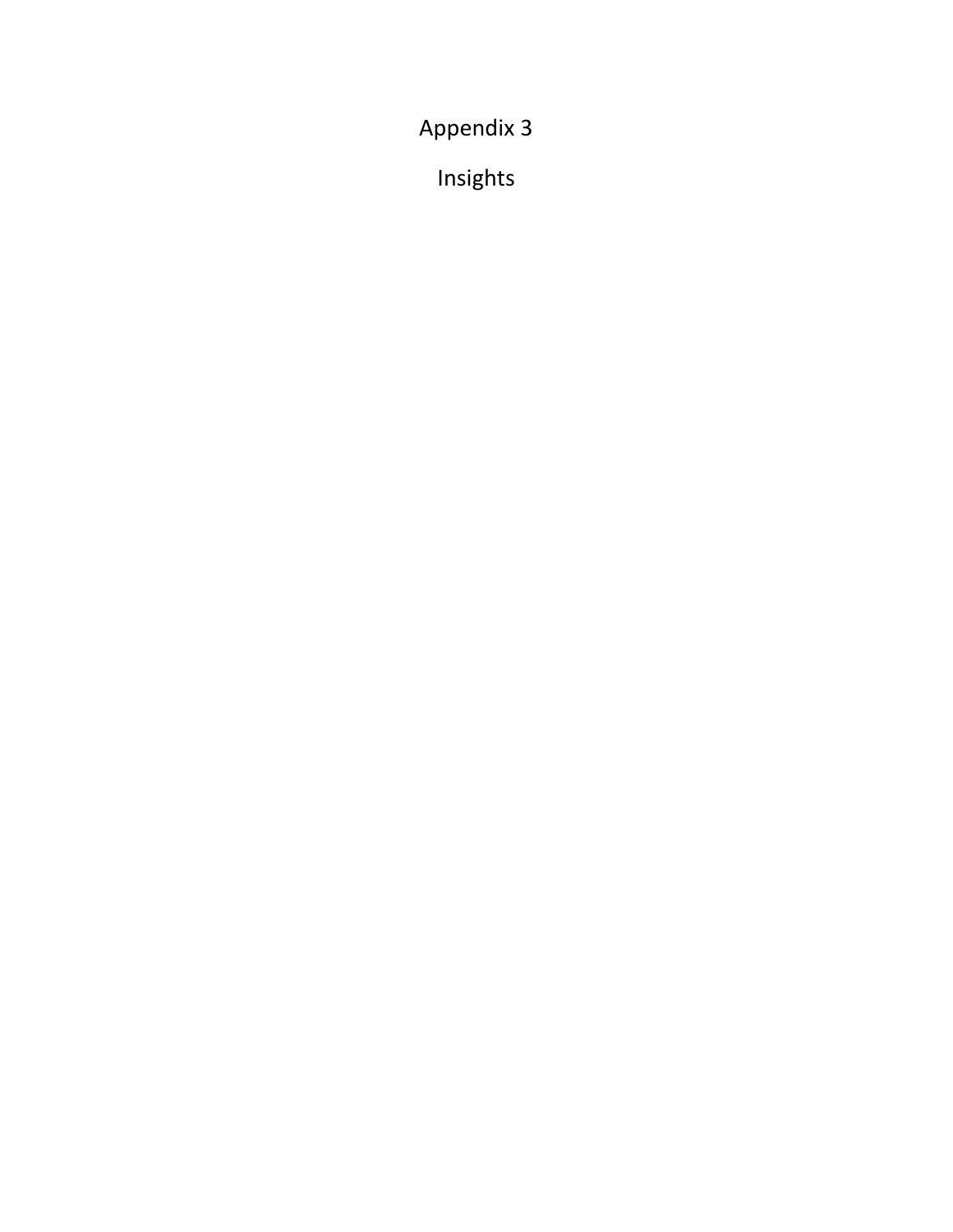### Fine and Performing Arts—Insights

1. We have prepared and utilized a new Excel document to assist in data collection so that instructors can more easily provide the data to the assessment committee in a timely fashion. This document is provided to instructors for Art 100, along with the Assessment Plan and rubric, well before the beginning of the semester. We have found this method to be more effective in retaining accuracy of the original data and for calculation and retention purposes.

2. As will be mentioned on all this year's CRW assessment reports for Fine and Performing Arts: the ability to discuss similar issues across creative writing genres was particularly useful. Although the different genres had differing criteria on their rubrics, we still found similarities in strengths and weaknesses across courses, which led to a discussion of shared goals going forward (namely: more close reading). The group that met included tenure-track and adjunct faculty. Lead faculty from three different genres were present. Perhaps this goes without saying, but we encourage this community aspect of assessment as a way to make the process more productive, even if it might seem that different courses within a program are assessing very different things.

3. Keep asking questions! Not all change is good, but all good things come from change.

4. Require reading of the textbook prior to lectures. Engage students in questions during the lecture. Hold review sessions.

### 5. Assessment is …

6. It would be great if there was a place in this rubric to submit the number of sections being assessed (the data seems confusing, unless you know we're looking at 2 sections with a cap of 14 students each)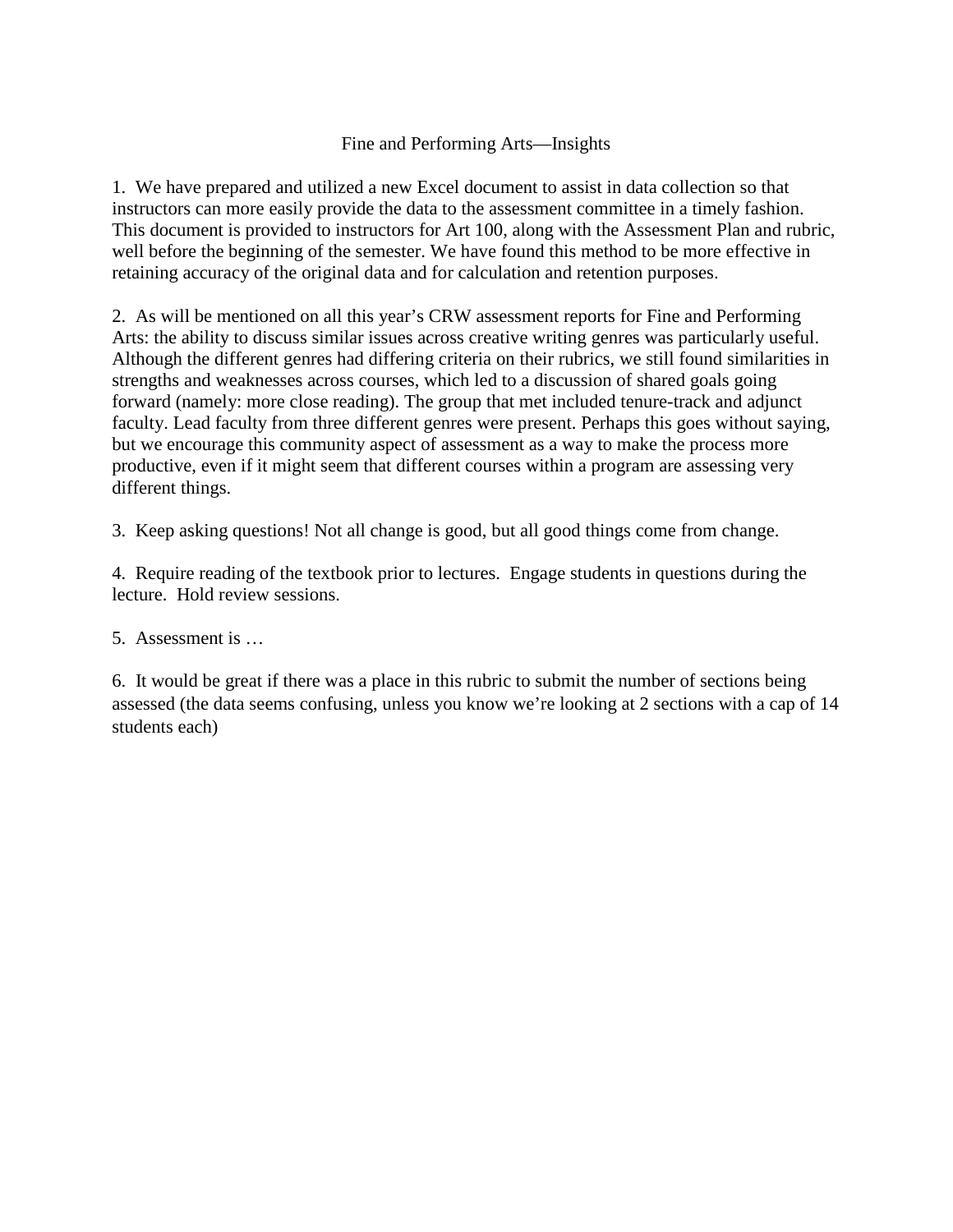### American History—Insights

1. One faculty member realized that students need multiple opportunities and multiple ways to demonstrate their understanding of the learning outcomes. A mid term or a final exam are not always the best ways to assess student learning in the outcomes listed. Ongoing assessments throughout the course should be implemented over 15 weeks.

2. All faculty better understand the important of writing and teaching writing as a result of the assessment of learning outcomes.

 Sustained effort should be made to find innovative ways to engage students with the course readings and overall content.

3. Nothing at this time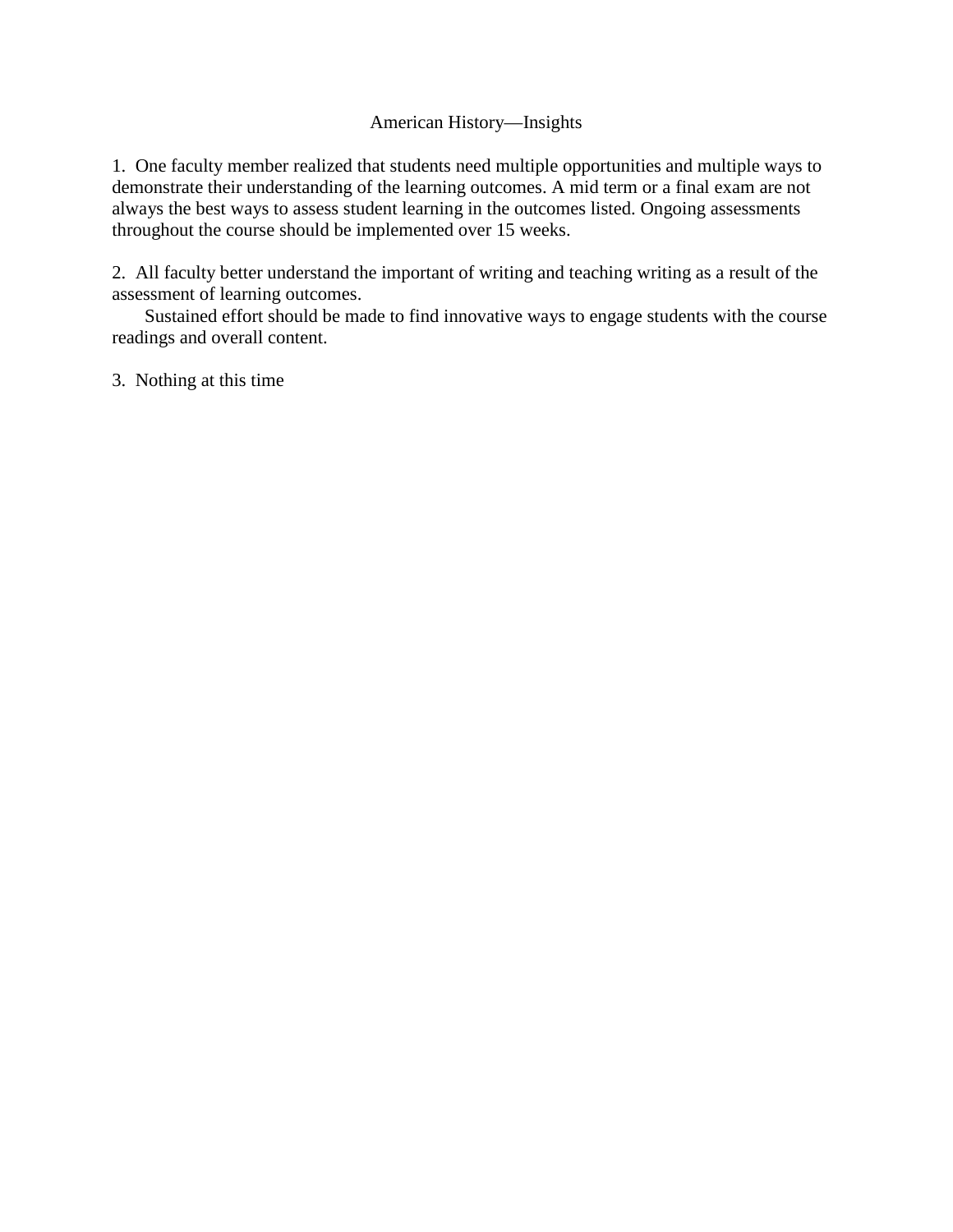### Computer and Information Literacy--Insights

1. The more one can find ways to integrate general education assessment into student learning with respect to content of the major (i.e., the more ecologically valid the assessment), the better. Most elements of the Computer & Information Literacy assessment for cognitive science majors was incorporated fairly naturally into the framework that was established for the students' capstone research projects. For the most part, the assessment served to enrich, and enhance the integrity of, the research experience for the students.

2. It is important to craft assignments that clearly articulate the outcomes you are seeking to measure. We continually revise our assignments to improve our articulation of what we are looking for students to demonstrate.

3. In the future, it would be worthwhile to consider adding yet another component to the assessment plan for COM 303 that asks students specific exam questions they should be able to answer. The pre-post survey design was helpful in determining students' initial comfort levels in performing certain tasks and the end-of-the-semester assessment provided a useful comparison. Additionally, students papers were another way in which the learning objectives were assessed, however the sample size was rather small  $(N = 10)$  due to the fact that students completed these projects in groups. Adding specific exam questions that address desired skills would add yet another level that assesses individual-based evaluation of computer and information literacy.

4. Students having a choice on the subject matter related to their discipline when assigned to write a paper or give a presentation is highly recommended. A practical spreadsheet application of using data in their discipline to plot data and perform statistics keeps the student interest.

5. Asking students to work on these skills in only one class is not enough. Repetition throughout your program is beneficial.

6. We have prepared and utilized a new Excel document to assist in data collection so that instructors can more easily provide the data to the assessment committee in a timely fashion. We have found this method to be more effective than previous methods, and will continue to refine the process as we move forward. We have also prepared a detailed rubric with our own sub categories for each of the learning objectives to help instructors evaluate student work more effectively. Instructors found the rubrics helpful and clear.

7. It takes time to combine the assessment data from multiple sections. To help with this in future assessment cycles, I will record scores in the same system or spreadsheet for all sections in the reporting year.

 With small sections or sample sizes, it is difficult to have data samples large enough to conduct comprehensive item analyses on objectively‐scored items. For example, with test responses of 26 students, it would be difficult to determine item discrimination values or conduct a distractor analysis. With larger sections/samples, highly discriminating items can be determined by conducting item analyses. Positively discriminating items can then be selected for an assessment tool that is useful in separating students who have mastered content from those who have not.

Creating and using well‐defined analytic rubrics helps improve teaching and learning.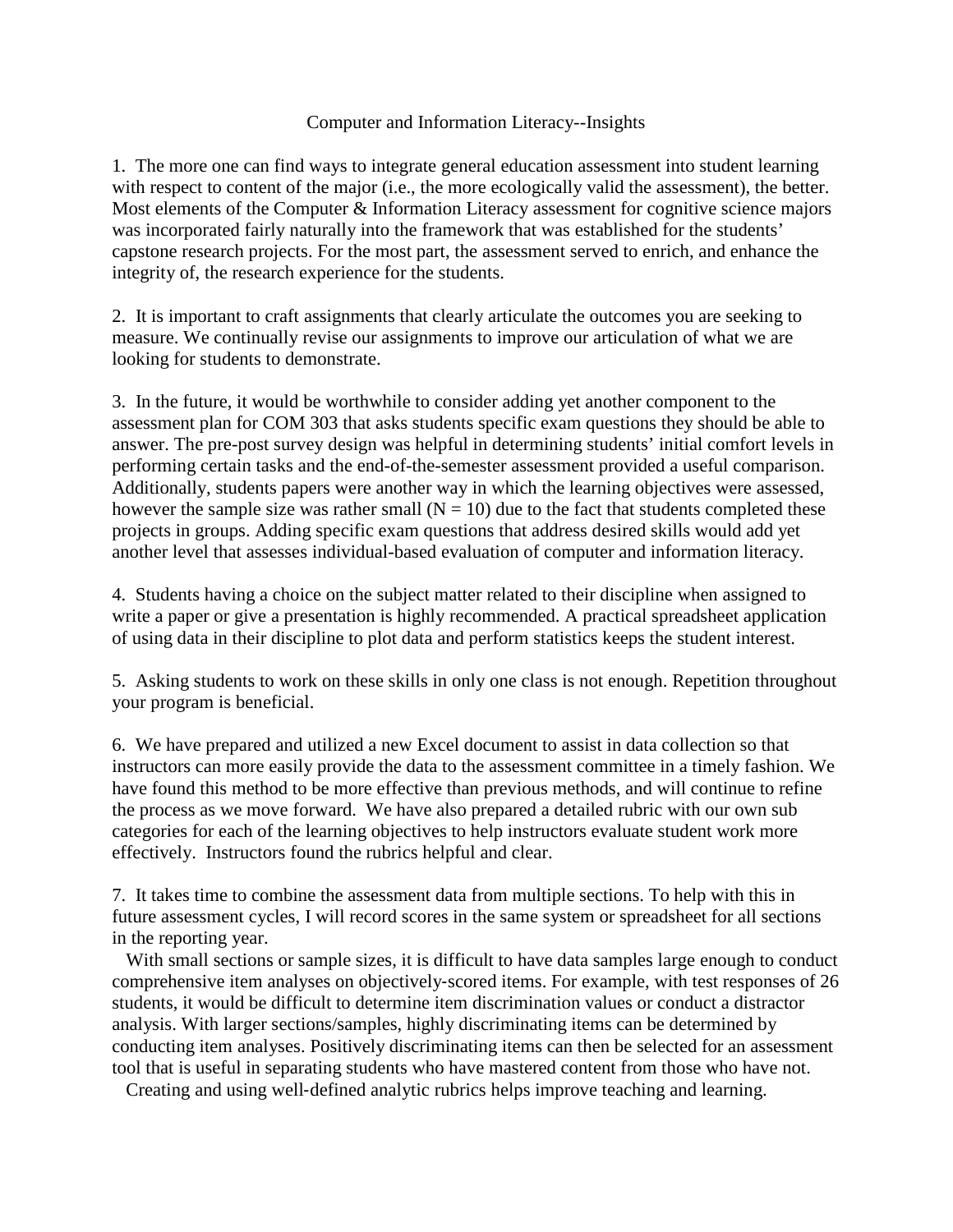8. We are trying to take advantage of existing sources of data rather than create new ones. For example, for our LO#3 evaluation, instructors were already grading a certain assignment (required or all sections of that course), and our rubric for LO3 was simply completed at the same time the instructors were grading those papers.

 Also, we have implemented common finals for two core classes – for reasons beyond assessment – and these are rich sources of data for assessment and are done for "all" majors.

9. This was our first assessment of Computer and Information Literacy. Perhaps the task we use is a bit too lengthy – certainly some streamlining could be in order. On the other hand – it really hits on the meeting between the math, data, and reporting.

 Armed with the appropriate tools, students can easily do a bang up job in facets of Computer and Information Literacy. R (part of the course of instruction in Math 354) enables students to construct very nice statistical plots with minimal effort. Similarly, use of the Latex package (only spottily covered in math courses) engendered flawless formatting of written work.

10. The calendar year approach posed problems for this assessment. Although ANT 310 is where we focus on assessing CIL, it does not permit the longitudinal study that we believe would be most useful. We assess CIL in ANT 310 in large part to enable us to address shortcomings in competence in the capstone (ANT 410), which is normally taken in the following (Spring) semester. This year we will repeat our assessment of CIL learning outcomes in the capstone and compare the results with those obtained in ANT 310. Although we wish to have all students at least meet standards by the time they complete ANT 310, what is most important, of course, is that they achieve this level (or better) by the time they complete our program.

11. Nothing really, though there may come a time where the first learning objective of the Computer and Information Literacy assessment may no longer be relevant and we as a society become more reliant on computer systems. However, the assessment of other learning outcomes is important in making sure that students are aware of and competent on a number of computer programs and applications.

12. By assessing the class, it helped the instructor hone in on what exactly public relations professionals need to do to develop effective campaigns. It enabled the instructor to take a step back, and rather than teach a course grounded in academic theory, it is important to teach a course that will enable our students succeed in the work place. It is important to give the students the skills they need to succeed, rather than just teach a course because that is what academics want to teach. Bridging the lessons learned in the classroom with the skills needed in the professional work place should be the focus of an instructor. Certainly assessing students' computer information and literacy skills is important, but in this day and age, it seems unnecessary. Most students can teach the instructor a thing or two about technology. Of the students who earned non-passing grades or average grades, it was not due to their computer skills. It was due to their own motivation, time management skills, and abilities. If these students were evaluated purely on their computer skills, they would earn high marks most likely.

13. In assessing computer and information literacy, the Linguistics Program is more interested in whether linguistics students can apply their computer and information technology in collecting, analyzing, synthesizing, evaluating and reporting linguistic data and findings, not just whether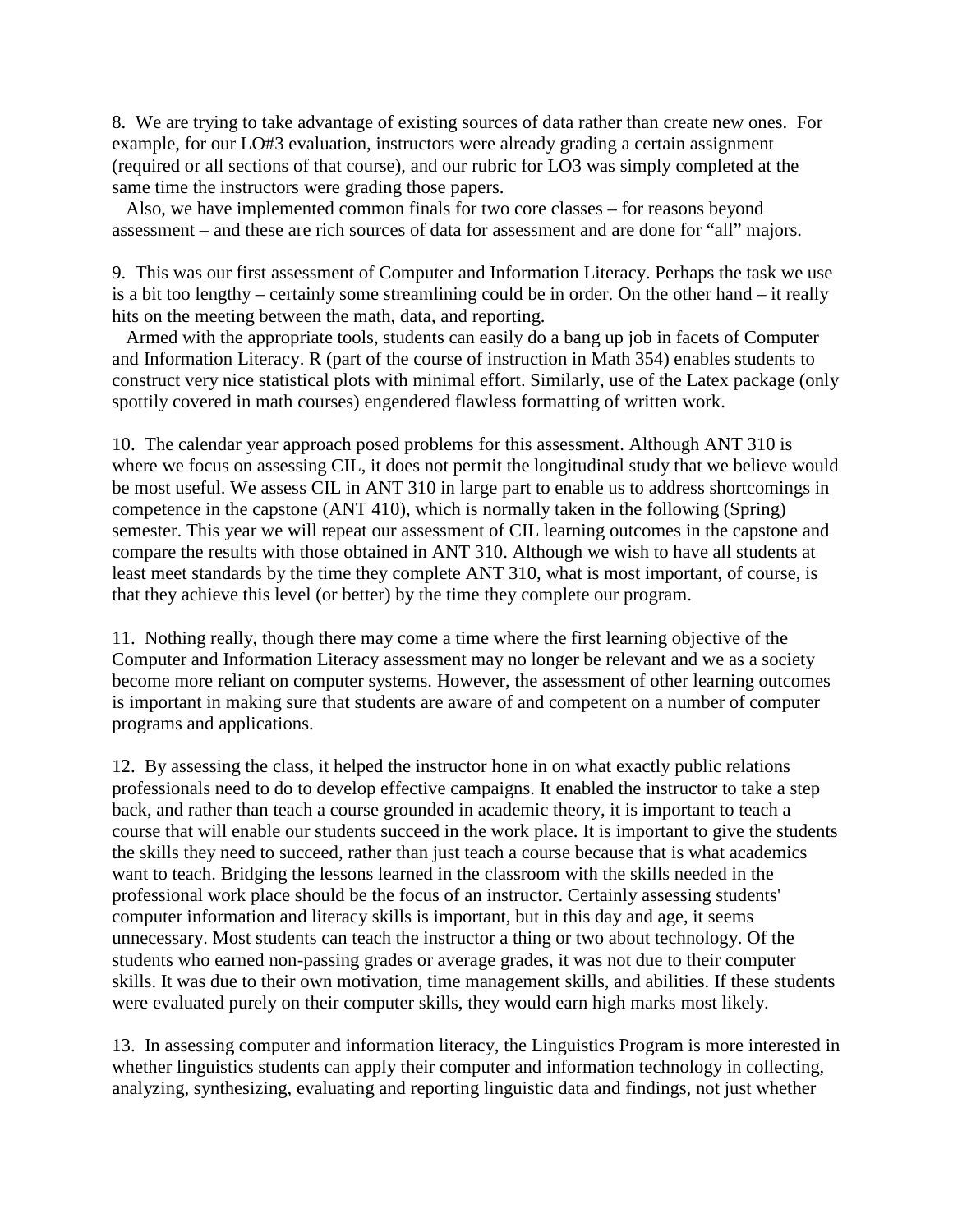they know or have these skills. For this reason, we chose the capstone paper that LIN 400 students are required to complete to assess their application of computer and information literacy. The challenges in assessing qualitative data such as a term or culminating paper are, of course, how to assess students' application of skills as relevant to the expectations and requirements of the Linguistics Program, and how to assess them objectively. The criterionbased rubric we created is intended to achieve these assessment objectives. Our experience with using this rubric suggests that this can be done, that it can help us identify areas of strengths and weaknesses, and that the findings, as revealed by the analysis, can be useful for making programmatic and course-internal changes. We believe that this finding can be helpful to those programs that rely on qualitative data to assess GE requirements.

14. Gen Ed Assessment and Program Assessment are not on synchronous schedules, utilize different reporting structures, and are not streamlined processes. These factors make it difficult for one committee to coordinate both initiatives. This committee recommends that Gen Ed and Program Assessment be handled by two different groups of people in the department.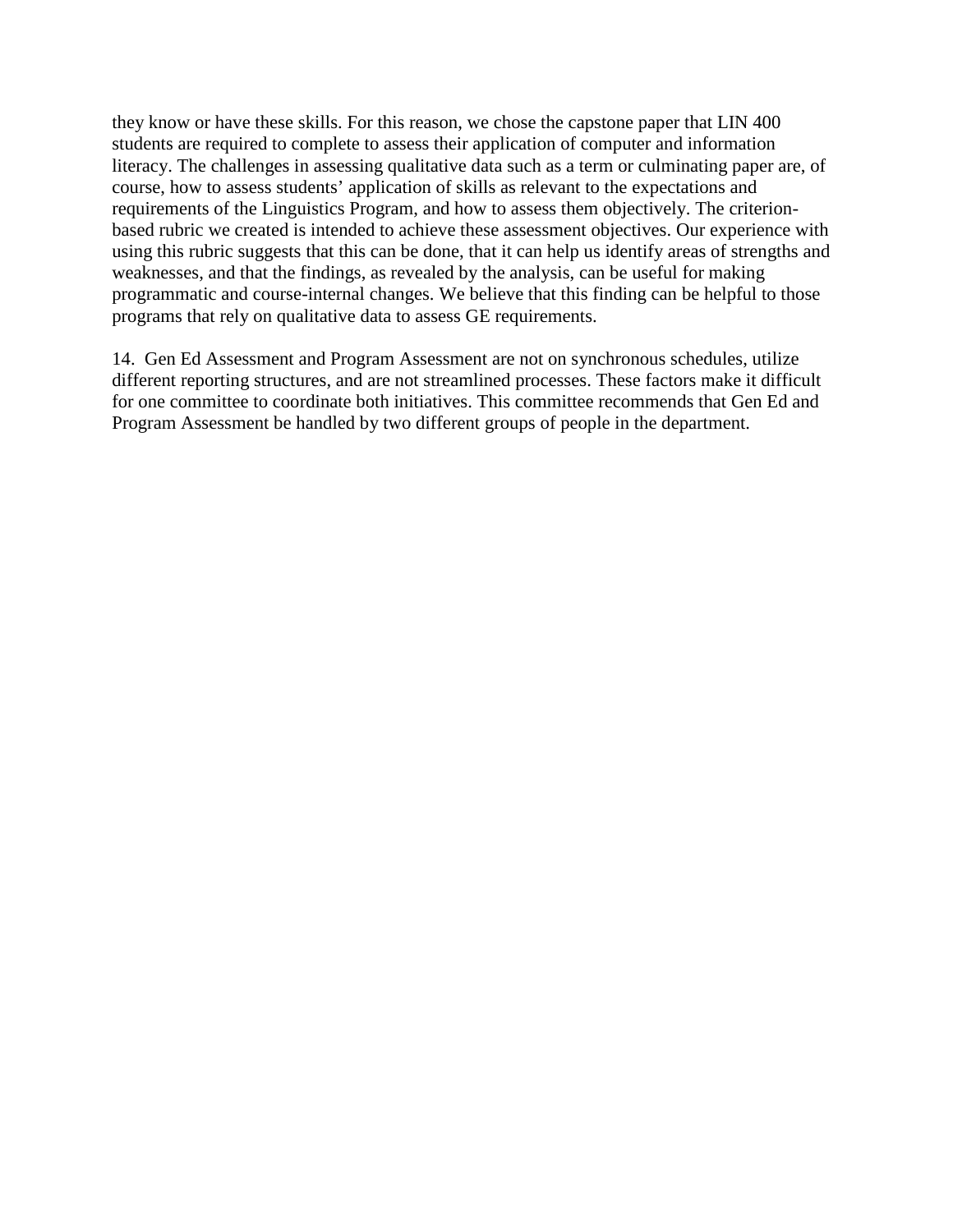### Writing—Insights

1. This is the second time we have petitioned for and received a reduction of the study's required sample size from 20% to 10%. We find this reduction very wise. Our work involved doublereading 116 portfolios consisting of four texts each, then deliberating on 3 learning outcomes for each portfolio, which took the assembled committee 25-30 hours across a week before classes began (so a total of 125-150 reader-hours for the five-member committee). We don't feel we'd have reached different conclusions if we'd continued reading.

2. We also recommend continuing to use our alternate phrasing for learning outcome 3, focused on sourced writing. We may also consider proposing a revision of the outcomes at this year's conference of the SUNY Council on Writing, in March. SUNYCoW is the system's organization of faculty teaching writing, and it was instrumental in the establishment of the outcomes and rubric when they were approved by the SUNY GEAR Group.

3. We feel mixed about the new assessment calendar. We appreciate the idea that we can communicate our results and reflections more directly to faculty in the program than when assessments are done in May, just as school ends. But we also found ourselves pressed to finish at an urgently busy moment in the academic calendar.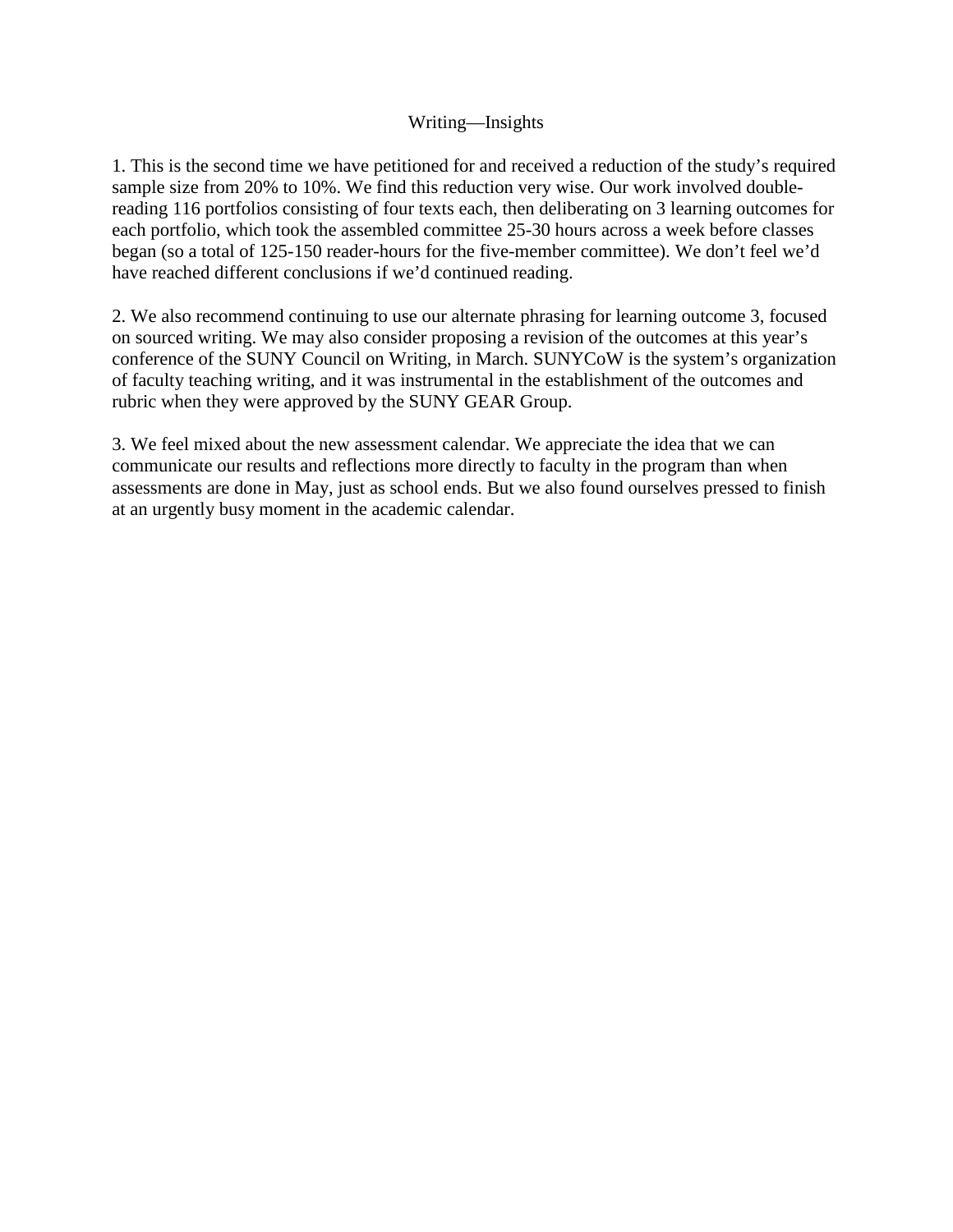Appendix 4

Rubric